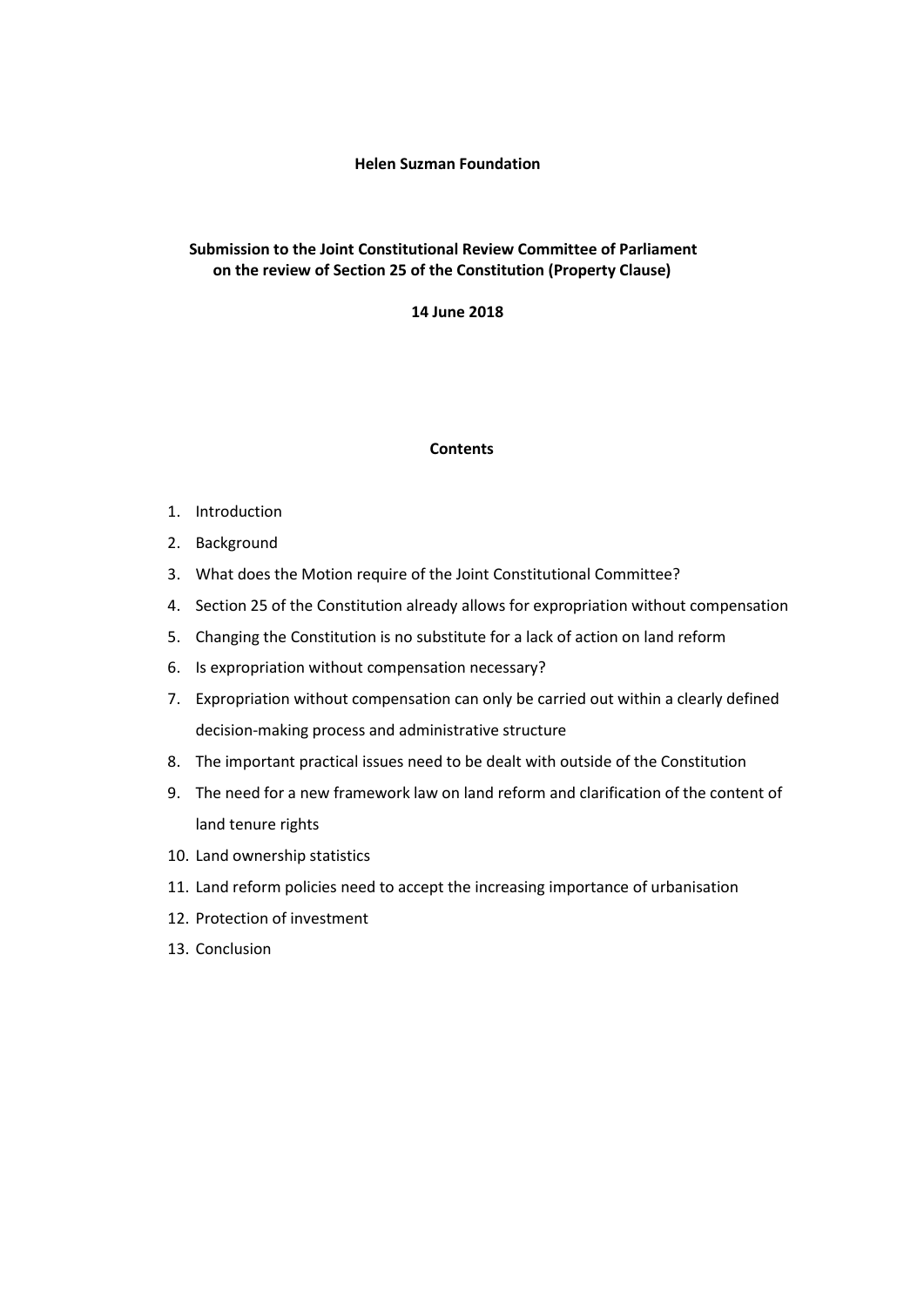*"Far from being a barrier to radical land redistribution, the Constitution in fact requires and facilitates extensive and progressive programmes of land reform."*

*– Justice Albie Sachs*

# **1. Introduction**

The Helen Suzman Foundation ("**HSF**") welcomes the opportunity to make submissions to the Joint Constitutional Review Committee ("**the Committee**") on the potential review of Section 25 of the Constitution (Property Clause). The HSF sees this as a way of making a constructive contribution to what has become an increasingly emotional public discussion on a subject of major importance for the country. The reason for the emotional nature of the public discussion has as its background not only South Africa's history of land ownership and dispossession, but also a continuing and very substantial inequality in wealth between different racial groups in our society.

In this submission, the HSF firstly addresses the question as to whether land reform requires a Constitutional amendment, and more specifically, expropriation without compensation. Secondly, this submission sets out an approach to reform which delivers land in a way that will improve the lives of the poorest communities in our society in a manner which addresses not only the practical requirements of the situation, but also the necessary legal and administrative prescriptions. In our view, a narrow focus on the expropriation of land, without including a detailed framework on how this is to implemented and supported in order to make it a success from an economic point of view, will not improve the situation of poor households, who are the intended beneficiaries of this policy.

The HSF, as a non-governmental organisation, has been an active participant in a variety of public interest areas in South Africa over many years. Its essential aim is to promote constitutional democracy in South Africa, with a focus on good governance, transparency and accountability. The HSF views the current debate about land reform as extremely important for South Africa, not only from a constitutional perspective, but also within a wider social, economic and political context.

# **2. Background**

Following the acceptance of the principle of expropriation without compensation at the  $54<sup>th</sup>$ National Conference of the African National Congress ("**ANC**") in December 2017, President Cyril Ramaphosa affirmed this position on 16 February 2018 in the State of the Nation Address:

"We will accelerate our land redistribution programme …. We will pursue a comprehensive approach that makes effective use of all mechanisms at our disposal. Guided by the resolutions of the  $54<sup>th</sup>$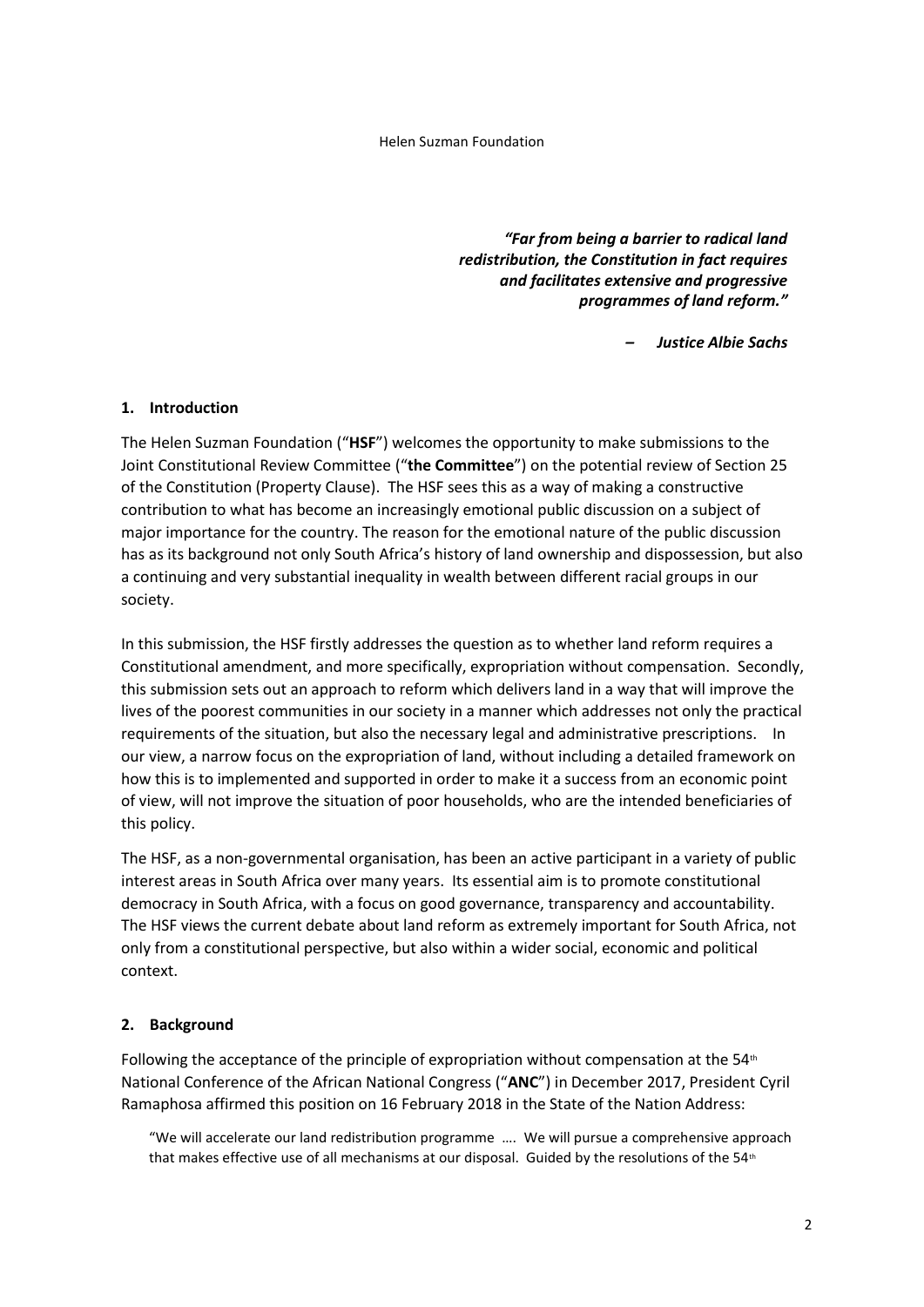National Conference of the governing party, this approach will include the expropriation of land without compensation. We are determined that expropriation without compensation should be implemented in a way that increases agricultural production, improves food security and ensures that the land is returned to those from whom it was taken under colonialism and apartheid."

On 27 February 2018, the National Assembly adopted a motion on a review and amendment of Section 25 of the Constitution relating to expropriation without compensation ("**the Motion**"). The Motion had been introduced by the Economic Freedom Fighters ("**EFF**"), but the final text included certain amendments which had been suggested by the ANC.

# **3. What does the Motion require of the Joint Constitutional Review Committee?**

The Motion addresses the need to accelerate land reform in South Africa. In accepting the Motion, the National Assembly established an *ad hoc* committee to review Section 25 of the Constitution and to propose other constitutional amendments that may be necessary.

The Motion states that current policy instruments and provisions of Section 25 "may" be hindering effective land reform (our underlining of "may"). It mentions that the President has made a commitment to continue the land reform programme that entails expropriation of land without compensation, but subject to conditions relating to agricultural production and food security.

The Motion further states that an *ad hoc* committee is to be established, in order to review Section 25 of the Constitution and other clauses "where necessary" (our underlining) and to propose constitutional amendments "where applicable" (again, our underlining).

The emphasis which is placed on the wording of the three specific parts of the Motion, as set out above, clearly indicates that the *ad hoc* committee has a very wide discretion and that the Motion does not attempt to dictate that constitutional changes have to be made. It is therefore completely within the discretion of the Committee to recommend whether any changes to Section 25 of the Constitution are required.

## **4. Section 25 of the Constitution already allows for expropriation without compensation**

Section 25(2) of the Constitution provides that:

"Property may be expropriated only in terms of law of general application –

- (a) for a public purpose or in the public interest; and
- (b) subject to compensation, the amount of which and the time and manner of payment of which have either been agreed to by those affected or decided or approved by a court."

In respect of the compensation, Section 25(3) of the Constitution reads:

"The amount of compensation and the time and manner of payment must be just and equitable, reflecting an equitable balance between the public interest and the interests of those affected, having regard to all relevant circumstances, including –

(a) the current use of the property;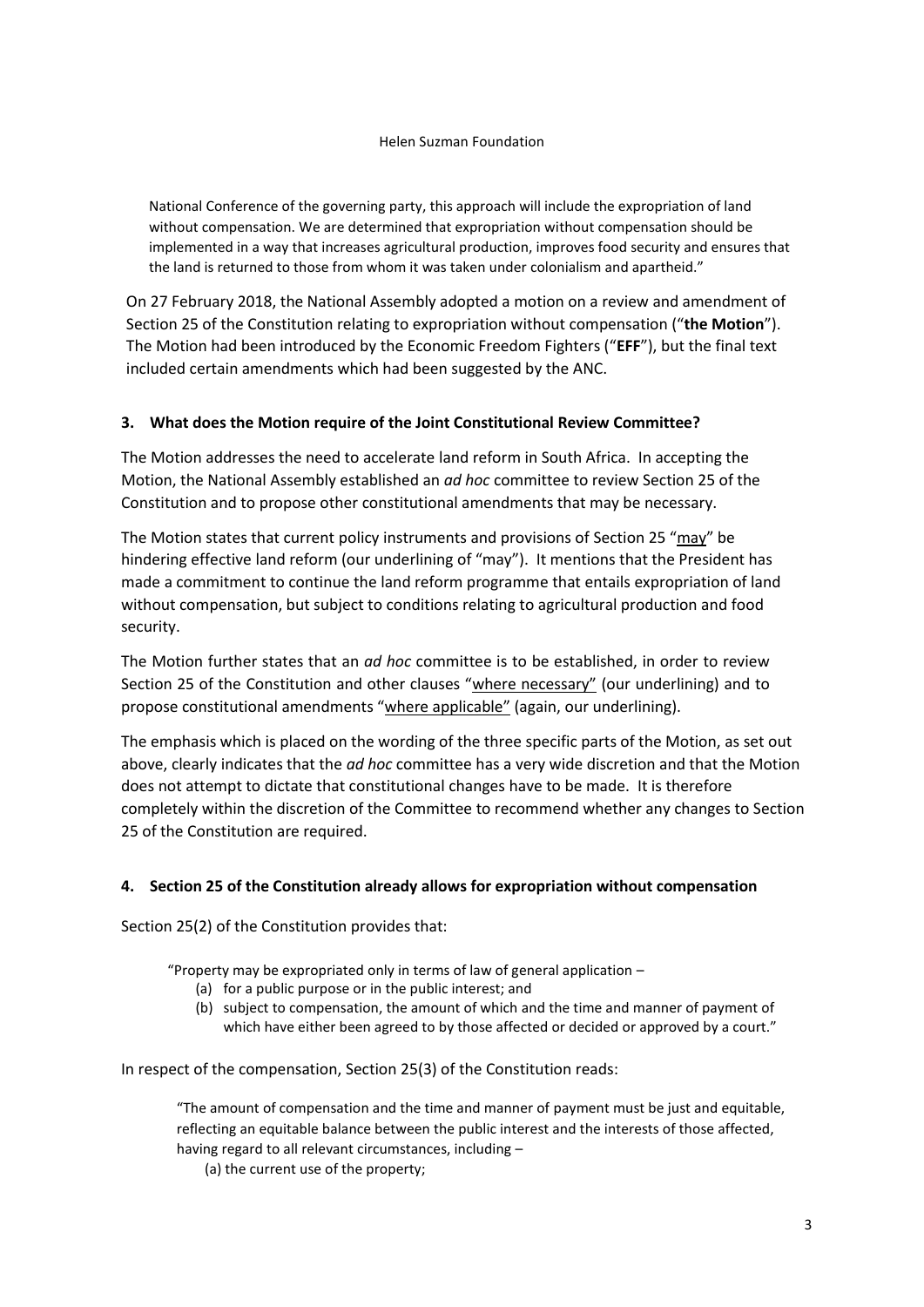(b) the history of the acquisition and use of the property; (c) the market value of the property; (d) the extent of direct state investment and subsidy in the acquisition and beneficial capital improvement of the property; and (e) the purpose of the expropriation."

Section 25(3)(c) mentions the market value of the property, but it should be noted that the much quoted "willing buyer, willing seller" principle (also mentioned in paragraph 6 of the Motion) does not appear in the Constitution. It appears in Section 12 of the Expropriation Act, 63 of 1975, which is still in force. The fact that this Act has not yet been amended is one of the many signs that land reform has up to now been very low on the Government's policy agenda. (A Bill was introduced to Parliament in 2015 to amend the Act, but it has been referred back to Parliament as a result of a lack of adequate public consultation.)

Regarding the meaning of "public interest" in Section 25(2)(a) of the Constitution, Section 25(4) states that "the public interest includes the nation's commitment to land reform, and to reforms to bring about equitable access to all South Africa's natural resources".

On a literal interpretation, there is nothing in Section 25 that precludes the compensation from being small (or nothing at all), if that is the result of taking all relevant circumstances into account. Such an outcome would be where land has been unutilized for a considerable time, from which the owner is deriving no income, which provides no employment, where there are no plans to use the land in a productive manner but where there is real potential (either for agricultural or urban purposes) in making it available within the Government's land reform programme. The history of the property and the way in which it was acquired may also be relevant.

The Valuer-General has proposed a formula for valuations of property identified for purposes of land reform, taking all the constitutionally prescribed factors into account. It was gazetted for comment in 2017<sup>1</sup>. We believe that the regulations should be finalized as a matter of great urgency, since Section 12(1)(a) of the Property Valuation Act (number 17 of 2014) provides that whenever a property has been identified for purposes of land reform, that property must be valued by the Office of the Valuer-General.

In addition, Section 25(8) of the Constitution provides that:

"No provision of this Section may impede the state from taking legislative and other measures to achieve land, water and related reform, in order to redress the results of past racial discrimination, provided that any departure from the provisions of this Section is in accordance with the provisions of Section 36(1)."

 $\overline{a}$ 

<sup>1</sup> Notice 365, Government Gazette 40793, 21 April 2017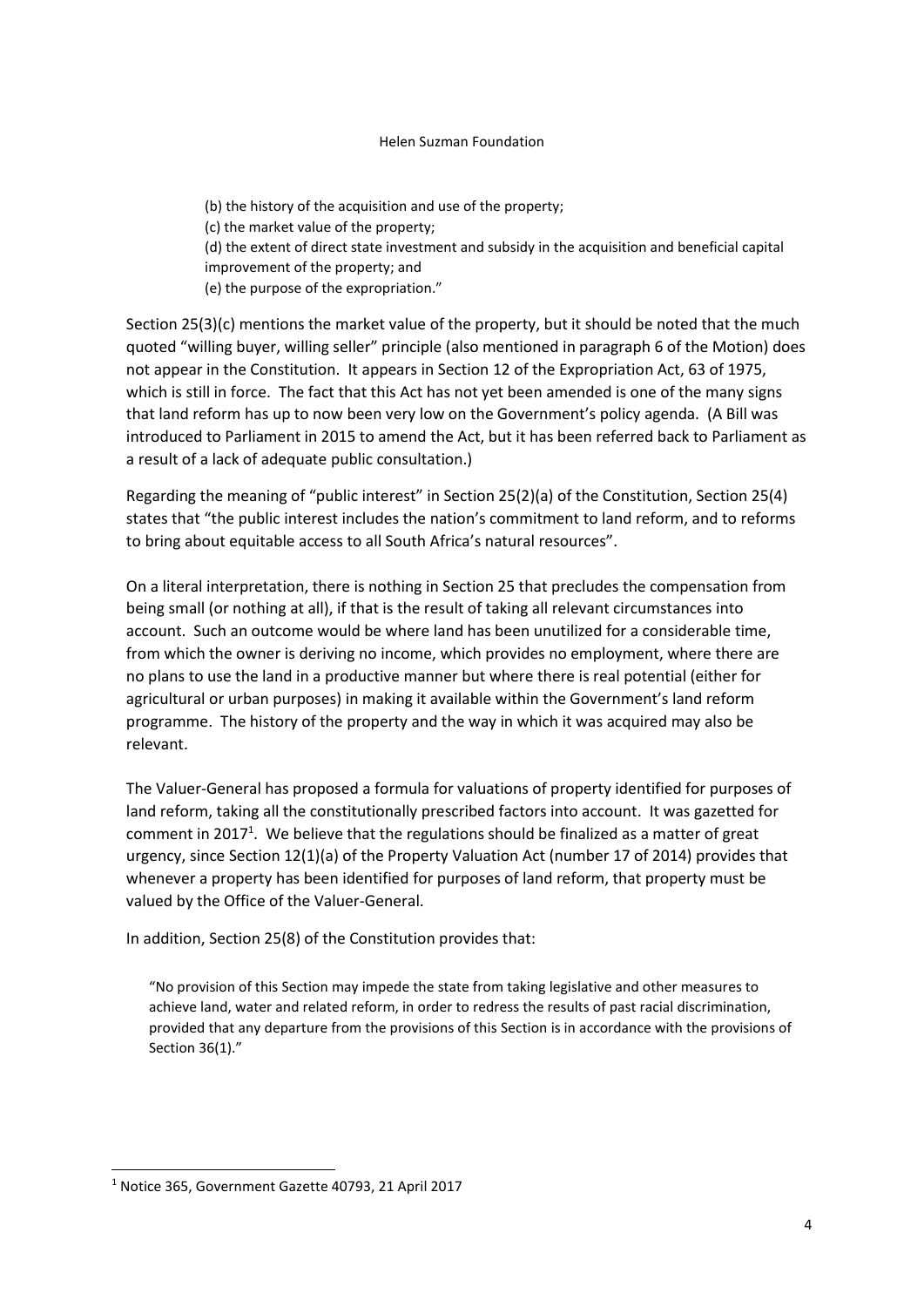Section 36(1), which is referred to at the end of Section 25(8), provides that:

"The rights in the Bill of Rights may be limited only in terms of law of general application to the extent that the limitation is reasonable and justifiable in an open and democratic society based on human dignity, equality and freedom, taking into account all relevant factors, including –

- (a) the nature of the right;
- (b) the importance of the purpose of the limitation;
- (c) the relation between the limitation and its purpose; and
- (d) less restrictive means to achieve the purpose."

There can be no doubt as to the ambit of Section 25(8), but almost no attention has been paid to it in the public debate on land reform. The question can therefore be asked: given the clear and unambiguous meaning of Section 25(8), what need is there even to discuss changing the Constitution to provide for expropriation without compensation?

## **5. Changing the Constitution is no substitute for a lack of action on land reform**

The Report of the High Level Panel on the Assessment of Key Legislation and the Acceleration of Fundamental Change<sup>2</sup>, published in November 2017, ("the High Level Panel") provides a comprehensive overview of the land reform process. The High Level Panel carried out extensive research on this subject.

It highlights the many obstacles to land reform as follows:

-

"Evidence presented to the Panel *via* commissioned research reports, roundtables and public hearings over the past year has demonstrated profound problems in the conception and implementation of the land reform programme. These extend beyond issues of how land is acquired (whether *via* the market, expropriation or confiscation) and relate more generally to the ways in which beneficiaries are chosen (especially in relation to land redistribution); land is identified; land reform is planned at the level of local government; tenure rights are recognised or conferred; the quality and effectiveness of post-settlement or post-transfer support that is provided; and the equality or inequality of power relationships between land reform beneficiaries and strategic partners or mentors. In addition, there is a high level of demand for land in urban areas, for purposes of human settlement, that land reform does not address at present. These

<sup>&</sup>lt;sup>2</sup>The High Level Panel on the Assessment of Key Legislation and the Acceleration of Fundamental Change was created by the Speaker's Forum (a voluntary association comprising speakers and other office bearers of the National Assembly, the National Council of Provinces and Provincial Legislatures). The High Level Panel was mandated to review legislation, assess implementation, identify gaps and propose steps with a view to identifying laws that require strengthening, amending or change. The Panel was chaired by former President Kgalema Motlanthe and its work was divided into three thematic areas: (i) poverty, unemployment and the equitable distribution of wealth (ii) land reform: restitution, redistribution and the security of tenure and (iii) social cohesion and nation-building. The Working Group on land reform was led by Dr Aninka Claassens, a land reform specialist from the University of Cape Town. The Working Group was given the task of producing a report focusing on the most important policies and laws passed since 1994. It was also required to propose an implementation plan with short, medium and long-term recommendations.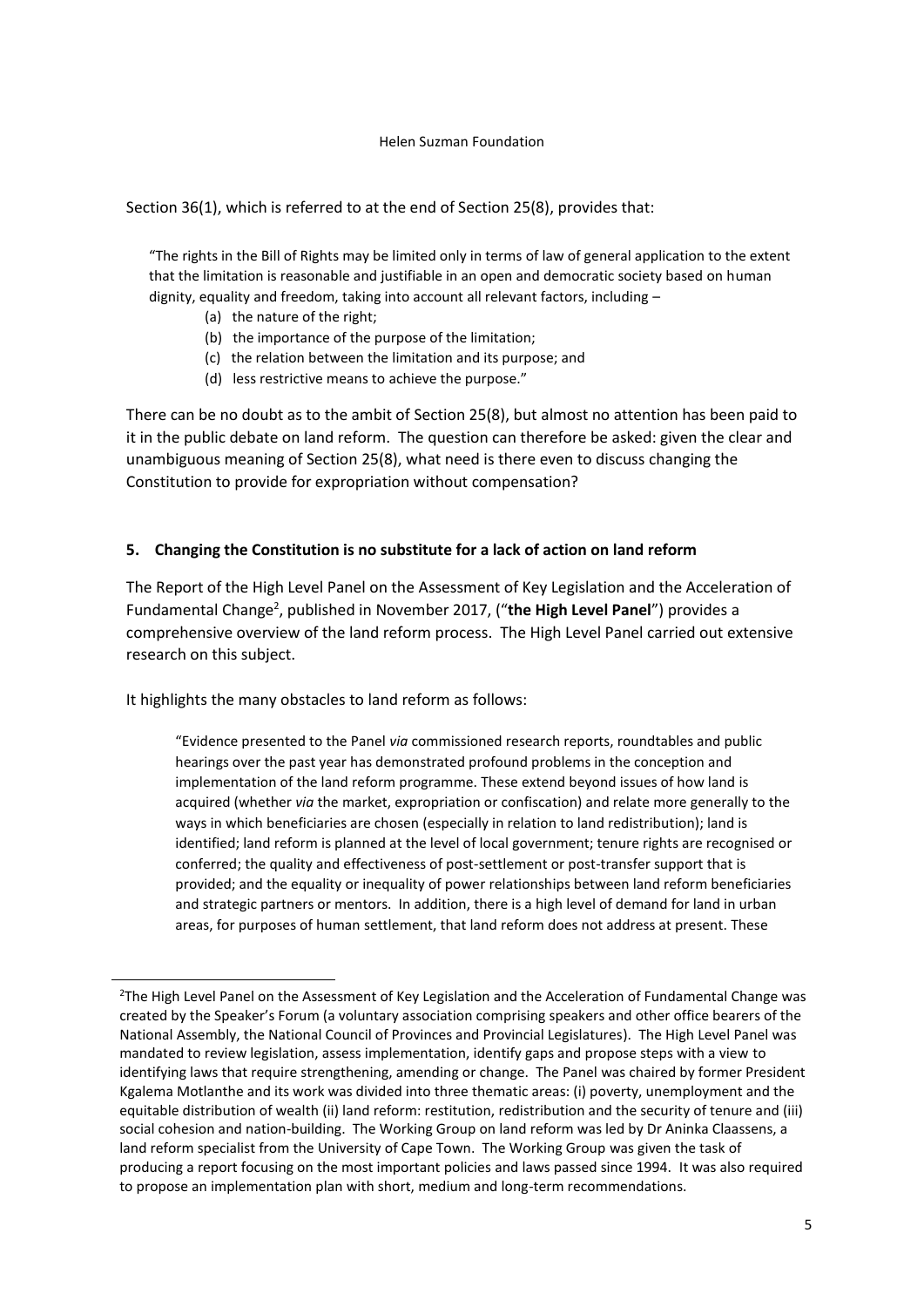problems are generating immense frustration and in some cases, anger, within the ranks of land reform beneficiaries and other citizens."<sup>3</sup>

The Report of the High Level Panel makes it clear that the reason for the slow pace of land reform is not the Constitution. It states that:

"Experts advise that the need to pay compensation has not been the most serious constraint on land reform in South Africa to date - other constraints, including increasing evidence of corruption by officials, the diversion of land reform budget to elites, lack of political will, and lack of training and capacity have proved the more serious stumbling blocks to land reform. …. Rather than recommend that the Constitution be changed, the Panel recommends that government should use its expropriation powers more boldly, in ways that test the meaning of the compensation provisions in Section 25(3), particularly in relation to land that is unutilised or under-utilised. " 4

Making the Constitution the villain of the piece serves as a convenient excuse for the lack of progress in land reform by Government. It demonstrates an inadequate understanding or conscious denial of the actual problems which have plagued the land reform process since 1994. The obstacle is not the Constitution, but rather a lack of political will to implement an effective land reform policy.

Clear evidence of this lack of political will is presented by the following:

- The pace of restitution has been extremely slow. According to the Report of the High Level Panel, there has been a downward trend in the pace of redistribution since 2008<sup>5</sup>. There are still 7000 unsettled claims and more than 19 000 unfinalised claims that had been lodged before 1998. It will take 35 years to settle these claims at the present rate of 560 claims a year;
- The budget allocated to land reform and restitution is negligible. In the 2018 National Budget, only 0,3% of the consolidated expenditure is allocated to land reform and restitution combined.<sup>6</sup> This fact on its own illustrates the almost complete absence of political will on the part of Government to achieve anything of substance in this area;
- The Government has made no real attempt at using Section 25 of the Constitution to effect expropriation of land in a meaningful manner; and
- The failure to amend legislation such as the Expropriation Act of 1975, which contains the "willing seller - willing buyer" concept (as already mentioned above).

1

<sup>&</sup>lt;sup>3</sup> The Report of the High Level Panel On the Assessment of Key Legislation and the Acceleration of Fundamental Change, 2017, Chapter 3, Dr Aninka Claassens, p. 221.

<sup>4</sup> Ibid., p. 300.

<sup>5</sup> Ibid., p. 210.

<sup>6</sup> Tables 5.5 & 5.12, http://www.treasury.gov.za/documents/national%20budget/2018/review/FullBR.pdf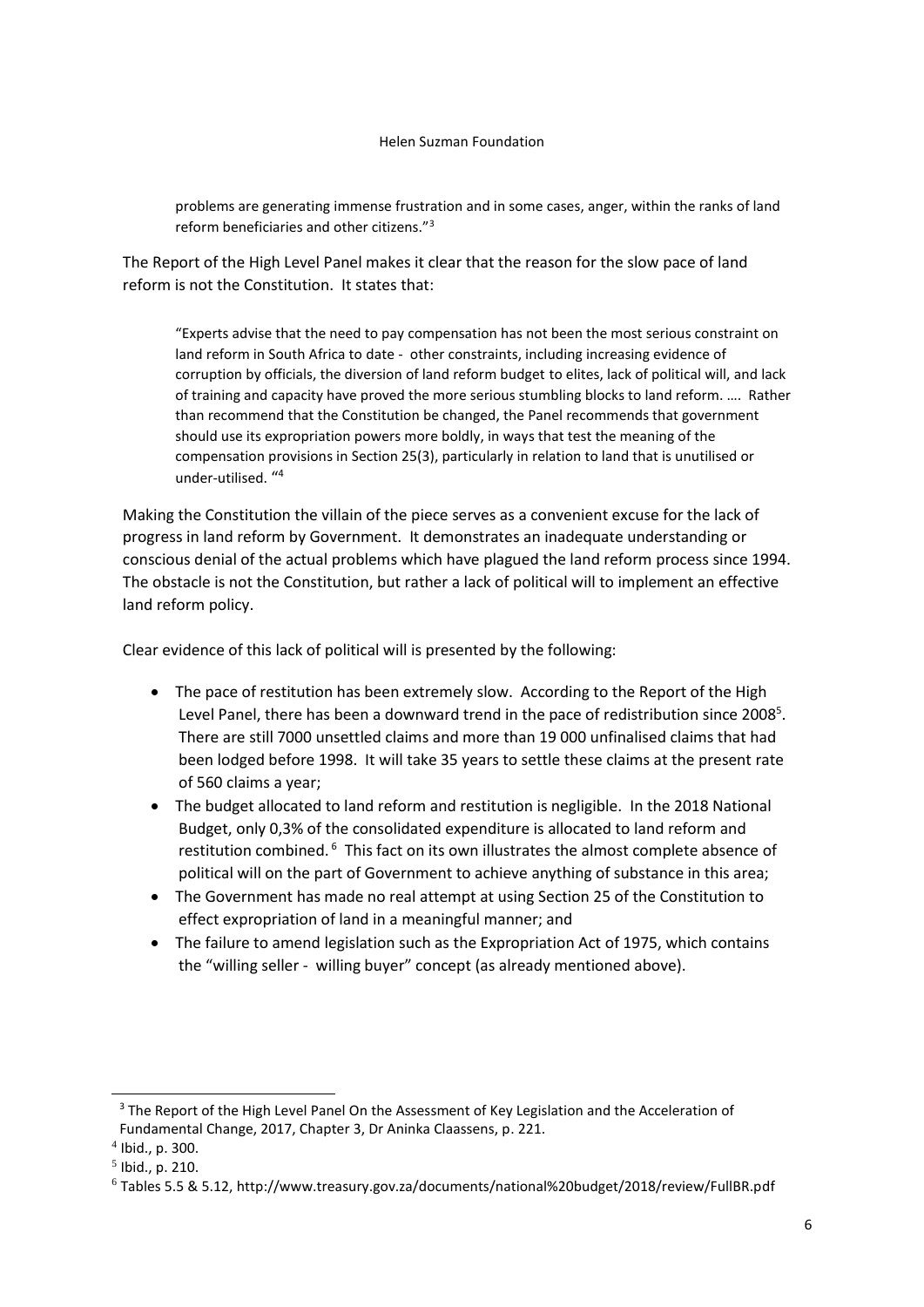# **6. Is expropriation without compensation necessary?**

Whilst emphasis is given in Government statements to rectifying the historical dispossession of land, the underlying message is that it is seen as a way of broadening economic participation, given the degree of continued inequality in wealth between racial groups in South Africa. It is generally accepted that a small portion of South African society owns a very large part of the country's wealth and further, that there is a very strong racial disparity in this division of wealth. As an example, one study found that 10% of the South African population owns 95% of wealth and receive almost all investment income (99%).<sup>7</sup> Another study found that the top 10% hold 85% of wealth, with the average black household holding about 4% of the wealth of the average white household.<sup>8</sup>

Whatever bias or inaccuracies may exist in such studies<sup>9</sup>, the results show that wealth is massively skewed against the black portion of the population and in favour of other racial groups, especially the white portion. Attempts to rectify this considerable imbalance incrementally through the normal workings of the economy will, even if economic growth increases substantially over current levels, take generations. It is therefore not unexpected that more radical policies are advocated, such as a more aggressive approach to land reform.

However, there are risks. A rushed and poorly thought out programme will incur unnecessary delays and costs and lead to disappointing outcomes. The stated aim is that land reform should have a beneficial economic influence and it is important to emphasise in this context that the poorest in our society must be the beneficiaries. Land reform would not be justified if, as a consequence, the wealthier sectors of society accumulate further assets. Our submission suggests an approach which will succeed from an economic and developmental perspective and at the same time, reduce already existing public discontent.

The crucial issues that need to be considered and determined, as well as the dangers inherent in a process where they are not adequately dealt with, are set out in the next section.

# **7. Expropriation without compensation can only be carried out within a clearly defined decision-making process and administrative structure**

The HSF believes that it is possible in terms of Section 25 of the Constitution (as it stands now) to expropriate land in the public interest, often with little or no compensation. However, the major principles of the law regulating the ownership of property should be respected. This general principle embodies the fact that the state is not permitted to deprive any person of his property,

<sup>7</sup> Anna Orthofer, *Wealth Inequality in South Africa: Evidence from survey and tax data*, Research Project on Employment, Income Distribution and Inclusive Growth, Working Paper, 15 June 2016.

<sup>8</sup> Samson Mbewe and Ingrid Woolard, *Cross-Sectional Features of Wealth Inequality in South Africa: Evidence from the National Income Dynamics Study*, SALDRU Working Paper no. 185, NIDS Discussion Paper, 2016, University of Cape Town.

<sup>&</sup>lt;sup>9</sup> Anna Orthofer, op. cit. note 7, pp. 3 and 6.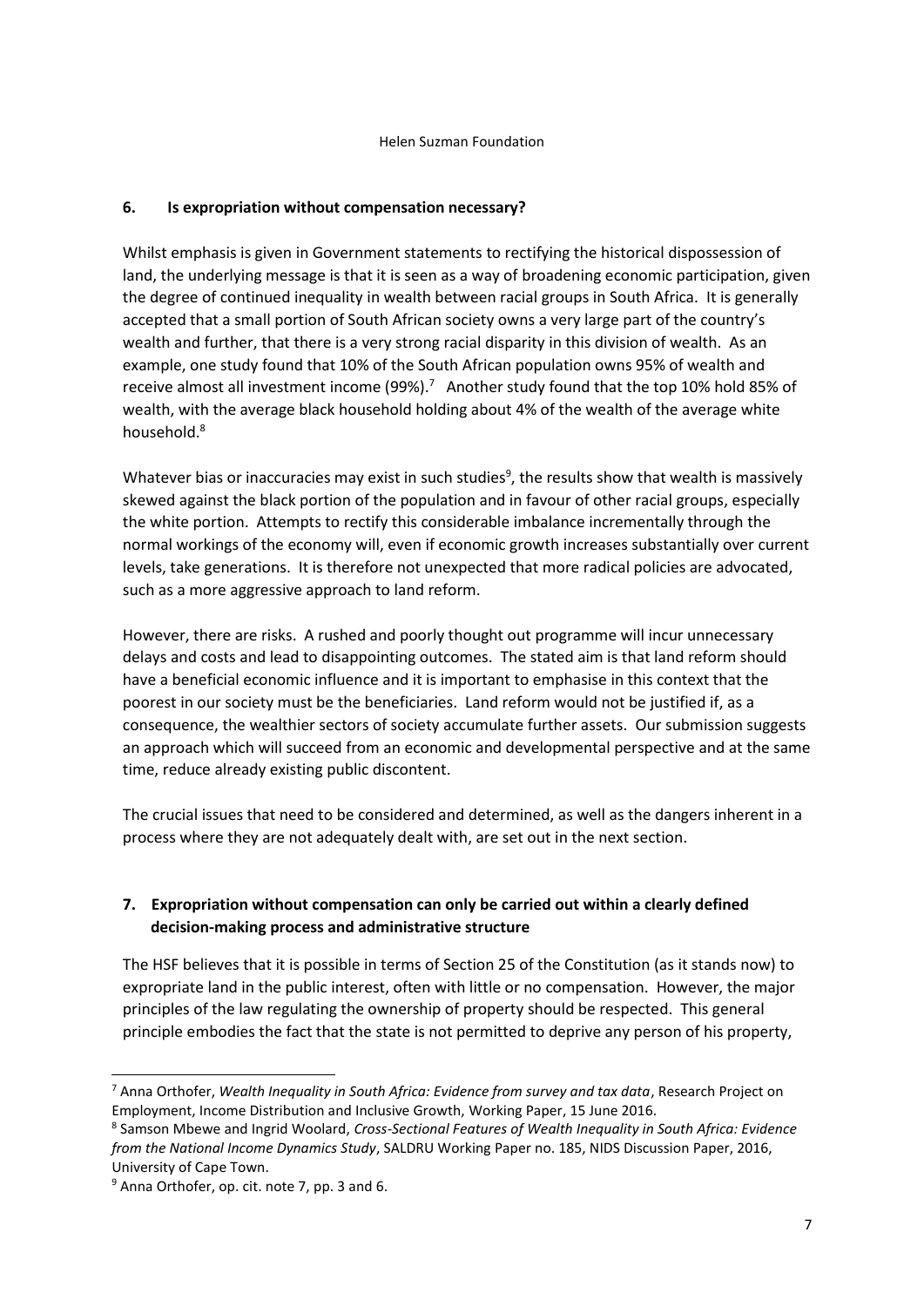unless it is done in accordance with the rule of law. The rule of law requires that no power may be exercised unless it is sanctioned by law. As emphasised in the jurisprudence of the Constitutional Court, our constitutional order hinges on this principle, which has been adopted in order to make a decisive break from the unchecked abuse of State power during the apartheid era.

Section 25(1) of the Constitution puts the principle as follows:

"No one may be deprived of property except in terms of law of general application, and no law may permit arbitrary deprivation of property."

In order to avoid arbitrary conduct in the implementation of a land reform policy, a clear legislative and administrative framework, together with a properly resourced Government institution to manage the process, has to be put in place. If this is not done, any expropriation policy is going to confront insurmountable problems. This would, however, not be the result of inadequate provisions in the Constitution, but a failure on the part of Government to establish an overall legislative, administrative and financial framework to manage the process in a rational and efficient manner.

In establishing such a legislative, administrative and financial framework, clarity first has to be obtained on a number of different issues which would have a direct effect on any expropriation process. The wide range of issues which need to be addressed are illustrated by the following questions (which are by no means exhaustive) $^{10}$ :

- How will decisions be taken on land that is to be expropriated? What criteria are relevant in any decisions? Who will take the decisions? What procedure is foreseen for objections?
- Who is to be given the expropriated land? Who will decide on who is to be a beneficiary? On what criteria? Will the policy be targeted to benefit the poor?
- How much land is to be targeted for land expropriation?
- Are the financial circumstances of the persons whose land are to be expropriated relevant (to avoid former owners being left destitute)?
- What dispute resolution mechanism is to be established?
- How will sufficient transparency be given to the process to avoid public discontent?
- Presumably, both urban and rural land reform is envisaged. What should the balance be between urban and rural land reform?
- What is to be the basis for deciding that specific land is suitable for redistribution for agricultural or urban purposes? What are the needs for each category? Will any land redistribution be subject to feasibility studies which set out what can realistically be achieved in any specific case? Have the environmental implications been taken into account in an adequate manner? If urban development is foreseen, will it fit into larger urban development programmes (including transport and basic infrastructure)?
- Is post-settlement support by Government to be provided, or will beneficiaries (mainly the poor) be left to their own devices?

 $\overline{a}$ 

<sup>&</sup>lt;sup>10</sup> The Report of the High Level Panel raises many of these questions. See p 220.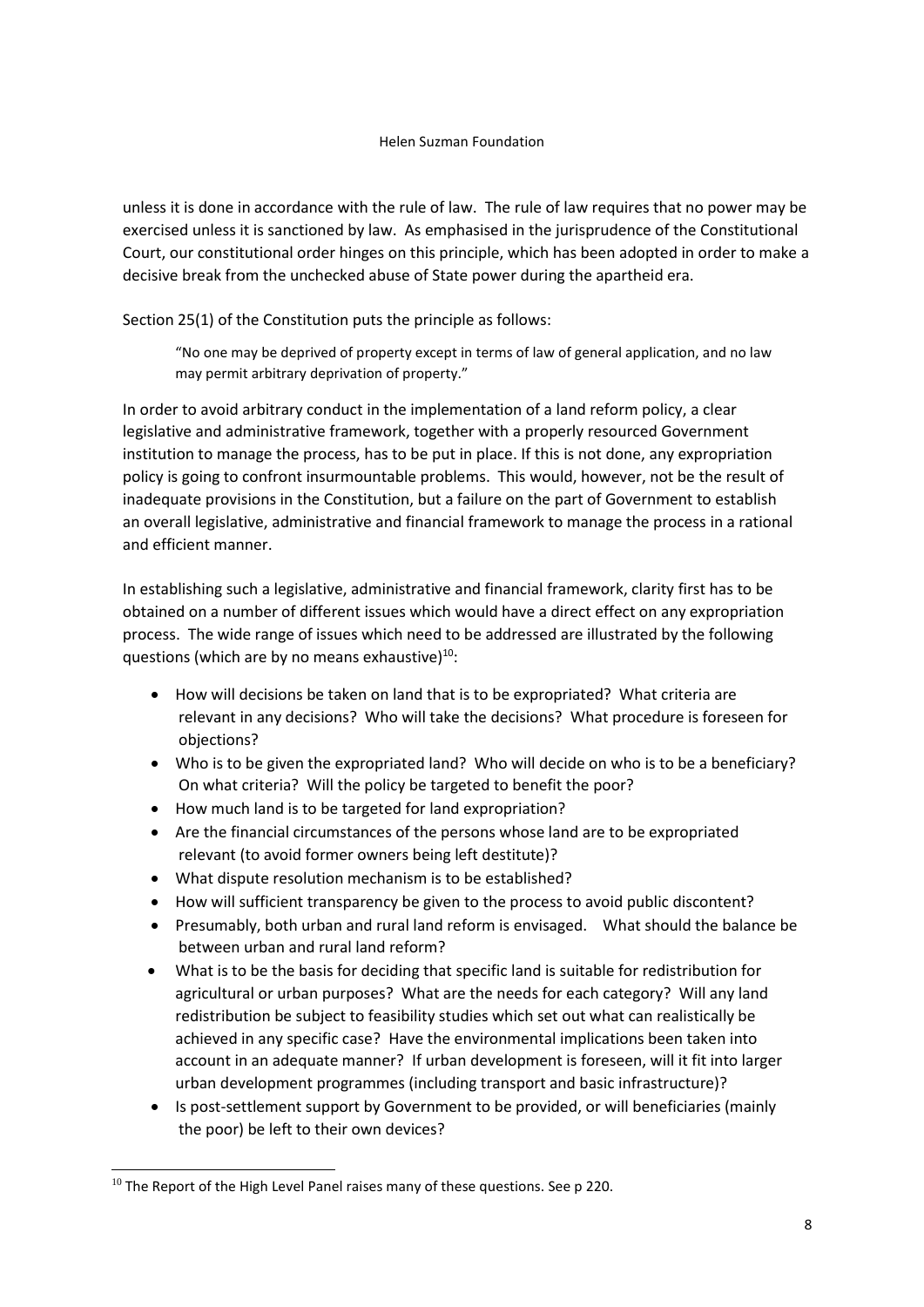- On what legal basis is the land to be held by beneficiaries? With full legal title or through a lease from a local authority? If it is the latter, what security of tenure will beneficiaries have? Is any form of tenure reform envisaged by Government for this purpose?
- How can beneficiaries be protected from arbitrary or corrupt decisions by local authorities in the case of leasing rights? What rights would local authorities have to levy lease payments?
- Will the process be managed by an adequately resourced and staffed land reform agency? Will appropriately qualified staff be available for this?
- Will Government be able to fund this whole undertaking, in stark contrast to the purely nominal funding dedicated to land reform up to now?

The wide scope which is covered by these questions shows that any land reform policy which includes expropriation without compensation, not only requires policy clarity in many different areas, but also extensive planning and careful implementation. However, it is striking that none of these issues have been raised in the public debate so far. The focus has been exclusively on the principle of expropriation without compensation and the supposed need for the Constitution to be amended to cater for it.

If the questions which are set out above are not dealt with in an adequate manner (together with the implementation of a suitable legislative/administrative framework), the consequences will be the following:

- Legal challenges based on the irrational/arbitrary exercise of executive power will bring the process to a grinding halt very quickly - this is not a far-off possibility, but can be expected as an unavoidable consequence if a suitable legislative and administrative framework is not put in place and implemented, to enable a process which is based on rational decisions and an absence of corruption/elite capture.
- The problems which already exist in the land reform process, specifically those of corruption, elite capture and an inefficient administrative system, will continue, leading not only to a stalled process, but also to perceptions of a failed policy, further fueling public dissatisfaction.
- Business and investment confidence will experience a serious shock. It is easy to underestimate the degree to which such confidence relies on legal certainty and on the predictability of Government policy. Any policy on land reform that increases uncertainty and unpredictability will have materially negative consequences not only for the agricultural sector, but for the economy as a whole.
- A lack of a clear policy framework also increases the perceived risk to private property rights and will have direct financial consequences in the form of urban and rural ventures being unable to source funding from banks (since the banks would not wish to lend if the activities they are financing are on land where ownership is not considered to be secure).

Taken together, these consequences will ensure the failure of any land reform programme, however well-meant it may be in principle, unless Government takes the necessary measures which are outlined above.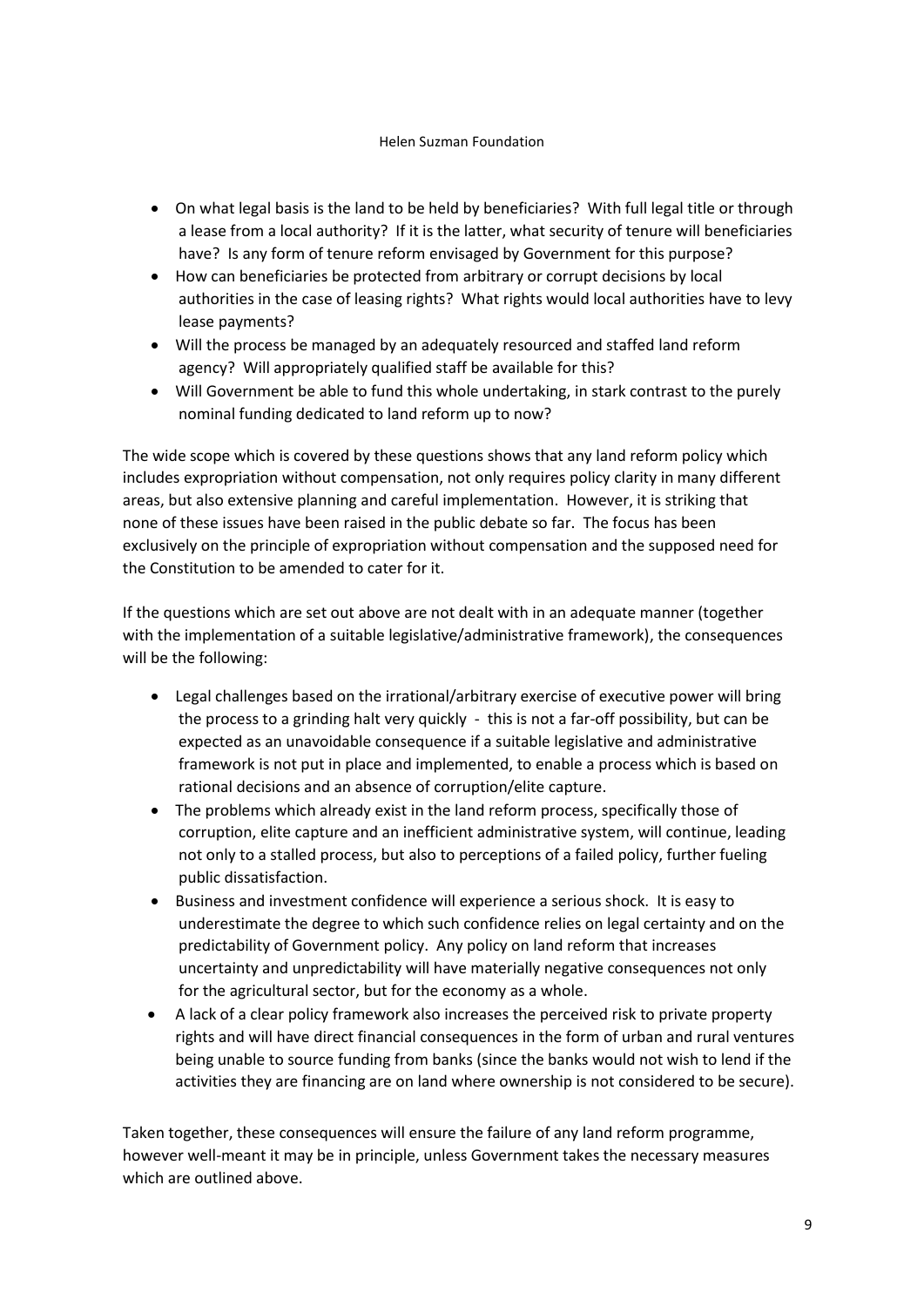## **8. The important practical issues need to be dealt with outside of the Constitution**

No amendment to the Constitution will provide answers to the practical questions which are set out under the previous heading. Extensive legislation and clear administrative regulations and guidelines will be required, together with a properly funded and staffed supervisory/management agency, to enable a process which is characterized by rational decision-making and efficient implementation.

The public debate on the subject of land reform has so far largely been limited to the principle of expropriation without compensation, within the context of a possible constitutional amendment. It is worrying that the debate has shown no signs of even trying to engage with the crucial practical issues that any land reform policy will have to contend with. It is essential that these aspects be dealt with in detail, to avoid a process which is doomed to fail.

# **9. The need for a new framework law on land reform and for clarification of the content of land tenure rights**

The Report of the High Level Panel contains a proposed new framework law on land reform.<sup>11</sup> These proposals again underline the diverse issues which need to be dealt with in any comprehensive land reform programme and provide an example of a legislative startingpoint. In order to recognise and administer a diverse range of land tenure rights that are currently off-register<sup>12</sup>, the High Level Panel proposes the introduction of a Land Records Act<sup>13</sup>. In the opinion of the High Level Panel, the current cadastral and deeds registry systems are onerous, unaffordable and fail to recognise the rights of millions of South Africans. The object of this legislative recommendation is twofold: firstly, to make different categories<sup>14</sup> of rights 'visible' and secondly, to elevate such rights.<sup>15</sup> Systems of legal

 $11$  The proposed framework legislation seeks to fill the gap created by deficient law and policy in relation to land reform and provides for a coherent set of principles to guide this process. It covers the concerns raised earlier in this submission, namely how beneficiaries will be identified and the need for accountable and transparent administration of land reform programmes as well as identifying a potential dispute resolution mechanism in the form of a Land Rights Protector. The rough draft Bill which is annexed to the Report of the High Level Panel (as L1) serves as a good starting point:

[https://www.parliament.gov.za/storage/app/media/Pages/2017/october/High\\_Level\\_Panel/Commissioned\\_re](https://www.parliament.gov.za/storage/app/media/Pages/2017/october/High_Level_Panel/Commissioned_reports_for_triple_challenges_of_poverty_unemployment_and_inequality/Illustrative_National_Land_Reform_Framework_Bill_of_2017_with_Land_Rights_Protector.pdf) ports for triple challenges of poverty unemployment and inequality/Illustrative National Land Reform F [ramework\\_Bill\\_of\\_2017\\_with\\_Land\\_Rights\\_Protector.pdf\)](https://www.parliament.gov.za/storage/app/media/Pages/2017/october/High_Level_Panel/Commissioned_reports_for_triple_challenges_of_poverty_unemployment_and_inequality/Illustrative_National_Land_Reform_Framework_Bill_of_2017_with_Land_Rights_Protector.pdf)

<sup>&</sup>lt;sup>12</sup> Ben Cousins estimates that in 2011 nearly 60% of all South Africans, lived on land or in dwellings held outside of the land titling system. Further discussed in an article by Ben Cousins: *Why title deeds aren't the solution to South Africa's land tenure problems* 2017[: https://theconversation.com/why-title-deeds-arent-the](https://theconversation.com/why-title-deeds-arent-the-solution-to-south-africas-land-tenure-problem-82098?utm_source=twitter&utm_medium=twitterbutton)[solution-to-south-africas-land-tenure-problem-82098?utm\\_source=twitter&utm\\_medium=twitterbutton](https://theconversation.com/why-title-deeds-arent-the-solution-to-south-africas-land-tenure-problem-82098?utm_source=twitter&utm_medium=twitterbutton) <sup>13</sup> Report of the High Level Panel, op. cit. note 3, p. 477.

<sup>14</sup> William Beinart, Peter Delius and Michelle Hay, *Rights to Land: A guide to tenure upgrading and restitution in South Africa,* Good Governance Africa (Jacana), 2017: identify nine categories of off-register rights all with different legal status at p. 25.

<sup>&</sup>lt;sup>15</sup> Report of the High Level Panel, op. cit. note 3, p. 481.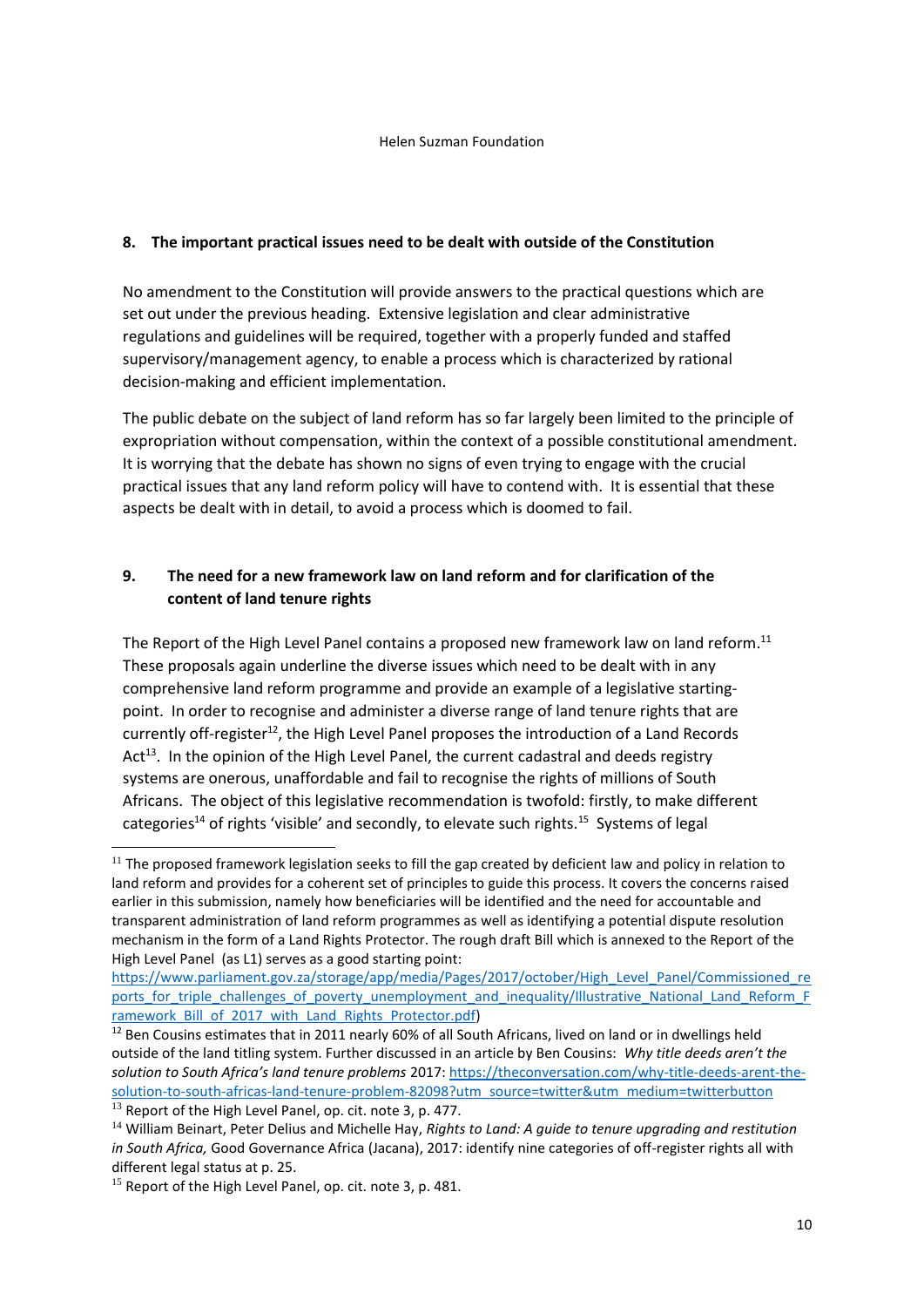flexibility that recognise a range of tenure and landholding possibilities within a continuum of land rights would seem to be consistent with international trends.<sup>16</sup>

Of particular interest is the category of off-register tenure held in land owned by traditional authorities. It is often the case that tenants lease the land from a traditional leader but the basis on which lease payments are calculated may be unclear and the revenue received from the lessees, unaccounted for. The insecurity of this tenure may be exacerbated by exposure to administrative pressure and manipulation by local officials who are able to act within a regulatory structure which does not adequately protect the rights of tenants. It is not uncommon for traditional leaders and their councils to assume the power of land administration and unilaterally determine the use and negotiate sales of the land they control.<sup>17</sup>

The High Level Panel also recommends that that the Ingonyama Trust Act be repealed, in order to bring KwaZulu-Natal in line with national land policy.<sup>18</sup> If such repeal is not immediately possible, it recommends that substantial amendments must be made to secure the land rights of the people affected and to ensure that the land vests in a person or body with proper democratic accountability.<sup>19</sup>

As far as the legal tenure of residents in traditional areas is concerned, the HSF shares the High Level Panel's concern, where the latter comments as follows:

"It is of great concern to the Panel that recent policy shifts appear to default to some of the key repertoires that were used to justify the denial of political and property rights for black people during colonialism and apartheid. These repertoires include the assumption that customary and *de facto* land tenure systems do not constitute property rights for the poor. The State Land Lease and Disposal policy, and the CPA Amendment Bill default to the model of state trusteeship put in place by the Development Trust and Land Act of 1936 as the most appropriate from of land rights for beneficiaries of land reform. This model previously applied only in the former homelands, but now appears to have been extended to all land made available through restitution and redistribution."<sup>20</sup>

In paragraph 10(b) of the Motion, the Committee is asked to propose "the necessary constitutional amendments, where applicable, with regards to the kind of future land tenure regime needed". The HSF is of the opinion that this matter does not need to be determined in the Constitution. Rather, draft legislation should be prepared for public comment (in line with other legislation needed within the framework of land reform) to enable real ownership rights to be given not only to persons who benefit from land reform, but also those who live in areas where they are subject to the authority of traditional authorities.

1

<sup>16</sup> Ibid., p. 482-3.

<sup>17</sup> Ibid., pp. 276 & 488.

 $18$  The land that belonged to the KwaZulu Government under apartheid was transferred to the Ingonyama Trust, which was established in terms of the Ingonyama Trust Act of 1994. King Goodwill Zwelithini is the sole trustee of this land which makes up a significant portion of KwaZulu-Natal province.

 $19$  Ibid., p. 277.

 $20$  Ibid., p. 303.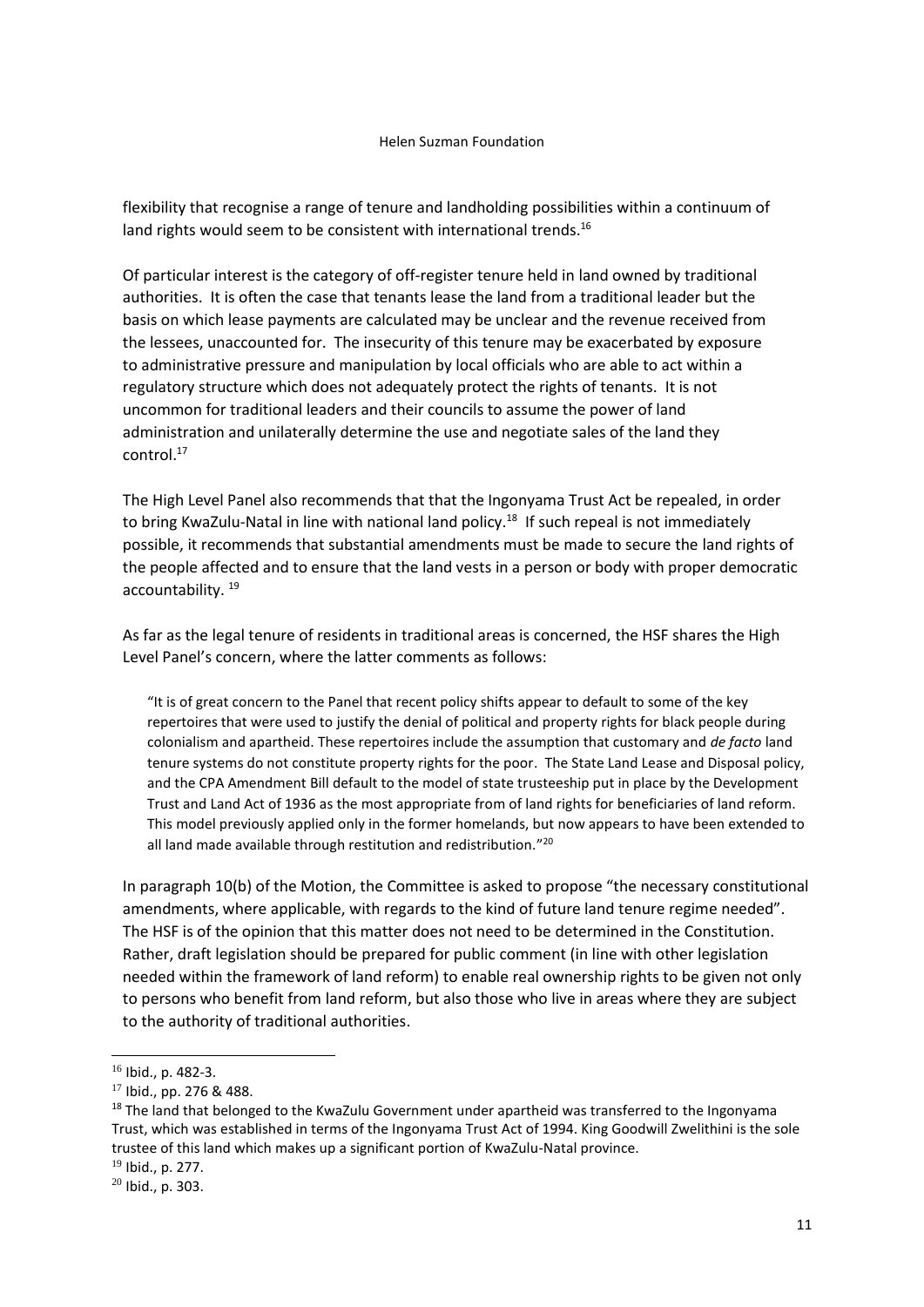We are aware of comments that have been made within the broader land discussion in South Africa, which deny the need for real property rights, on the grounds that they do not form part of what is seen as the historical context of traditional land or the perceived needs of beneficiaries. Such comments also tend to downplay any need of beneficiaries for bank finance, implying that real ownership (evidenced by title deeds) is not considered necessary. An example of this approach appeared in a recent opinion piece in *Business Day*, where it was stated that "the fixation on title deeds" serves as a "convenient diversion". It continues as follows:

"It is born of a misunderstanding of how the land debate counterposes the values that govern land use (and claim to it) between European and African societies and the contradictions emerging from this contest. Making a similar observation, African sociologist Archie Mafeje drew our attention to the limitations of the notion of private ownership in African society: " ….. African jurisprudence recognized rights of possession, determined by prior settlement and membership given in social groups, use-rights contingent on social labour and the rights of social exchange underscored by implicit reversionary rights ... ." Put simply, the notion of ownership in a static sense, for the purposes of collateral and securitization until some later transaction, and the change of that ownership, is a notion foreign to many places in our continent, least of all black rural SA."<sup>21</sup>

We do not dispute the significance of such views from a historical African perspective. However, such observations avoid the pertinent issue as to whether those living on traditional land are content to continue living there, with the legal uncertainty and risks of elite capture which are often associated with the current dispensation of property rights in rural areas. Furthermore, such comments only deal with the situation in very general terms and do not attempt to describe the detail of what rights actually accrue to people living there.

Regarding the applicability of customary law, the Constitutional Court has put it in the following terms:

"It is clear, therefore that the Constitution acknowledges the originality and distinctiveness of indigenous law as an independent source of norms within the legal system. At the same time the Constitution, while giving force to indigenous law, makes it clear that such law is subject to the Constitution and has to be interpreted in the light of its values. Furthermore, like the common law, indigenous law is subject to any legislation, consistent with the Constitution, that specifically deals with it. In the result, indigenous law feeds into, nourishes, fuses with and becomes part of the amalgam of South African law."<sup>22</sup>

A recent publication, Untitled<sup>23</sup>, contains case studies of a wide range of land tenure systems found in different parts of South Africa – both urban and rural. The book disputes the view that simply extending the system of title deeds to all South Africans will remedy the apartheid legacy of continued tenure insecurity. It makes the point that off-register property systems are diverse and

<sup>21</sup> Ayabaonga Cawe: Misplaced fixation on title deeds is a convenient diversion, *Business Day*, 21 May 2018.

<sup>&</sup>lt;sup>22</sup> Alexkor Ltd and Another v Richtersveld Community and Others 2003(12) BCLR 1301 (CC) at para 51.

<sup>&</sup>lt;sup>23</sup> Untitled: Securing Land Tenure in Urban and Rural South, Donna Hornby, Rosalie Kingwill, Ben Cousins and Lauren Royston (Editors), University of KwaZulu-Natal Press, 2017.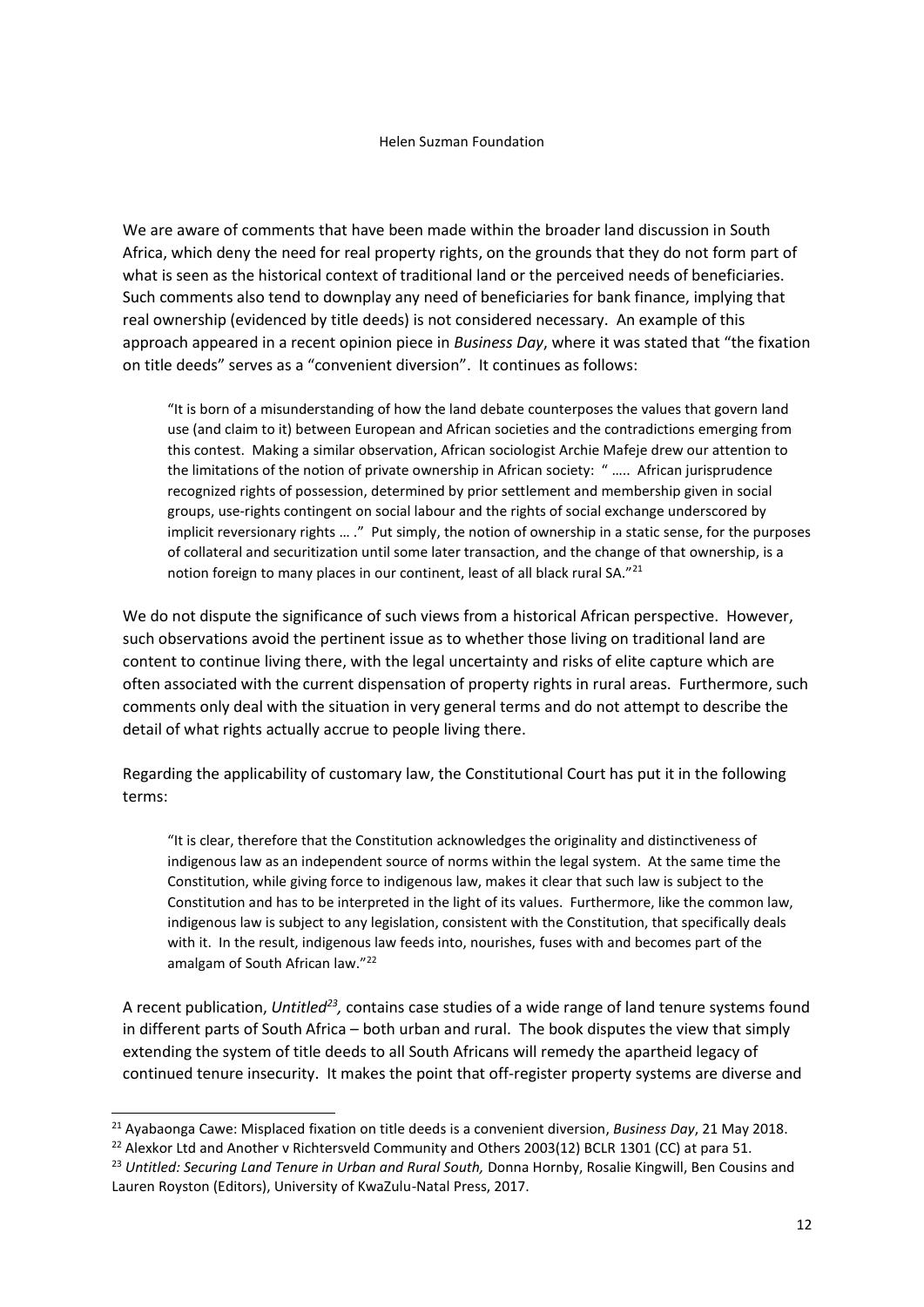can be well organized, but it is emphasized that a lack of recognition and support makes them vulnerable to both poor support services and elite capture.

It is therefore contended that security of tenure does not necessarily have to be evidenced by possession of a title deed. This does not minimise the importance of secure tenure but rather opens the door for the adoption of a tenure reform policy which provides a degree of official and legal recognition of rights within the off-register tenure system.<sup>24</sup> This presents a reasonable solution by acknowledging the issue relating to the "the fixation on title deeds" (referred to above), whilst balancing it with the introduction of parallel formal and informal systems.

The HSF is of the opinion that the historical state/traditional authority trusteeship model needs to benefit from administrative standards and practices that allow for secure tenure, in order to avoid the following dangers:

- A lack of legal clarity leaves the poor at the mercy of local authorities (of whatever nature) and limits their rights to deal with the property which they hold, since it is often not clear what the precise content of any such rights may be.
- Rental payments may be levied (on whatever basis), leading to expensive tenure.
- A lack of incentive to establish a lasting business or a substantial residential structure of any kind, since the absence of clarity on ownership rights means that any potential sale of the land and improvements may be impossible on a commercial basis.
- Land and improvements may not be passed on to heirs on the death of the owner, as would be the case with full property ownership.

The nature of the rights that accrue to beneficiaries of land reform therefore need to be clarified and set out as part of the legislation required to implement land reform. The land tenure system in general also needs to be clarified, as explained above, and should also be dealt with in such legislation.

On 28 May 2018, Deputy President David Mabuza announced that the Communal Land Tenure Bill ("**CLTB**")<sup>25</sup> will be processed in Parliament shortly and that enacting this legislation will bring certainty regarding the status of land under traditional leadership and provide for community members to get title deeds for their communal land.<sup>26</sup>

The CLTB is to apply to all communal land vested in the State and includes land held by the former homeland governments (and from the wording it seems to include the land held by the Ingonyama Trust in KwaZulu-Natal). The CLTB's objects include the conversion of legally insecure land tenure rights on land owned by the State, into ownership by communities or community members. This follows from the obligation on the State in terms of 25(6) of the Constitution, which provides that:

<sup>&</sup>lt;sup>24</sup> Examples of how this integration could be effected are: the recording of rights using locally accepted forms of evidence, the use of special land use zones by planners working with communities and the recognition of occupational rights in informal settlements.

<sup>&</sup>lt;sup>25</sup> https://juta.co.za/media/filestore/2017/07/Draft\_Communal\_Land\_Tenure\_Bill\_2017\_.pdf <sup>26</sup> https://www.businesslive.co.za/bd/national/2018-05-29-new-bill-aims-to-move-land-from-traditionalleaders-to-the-people/#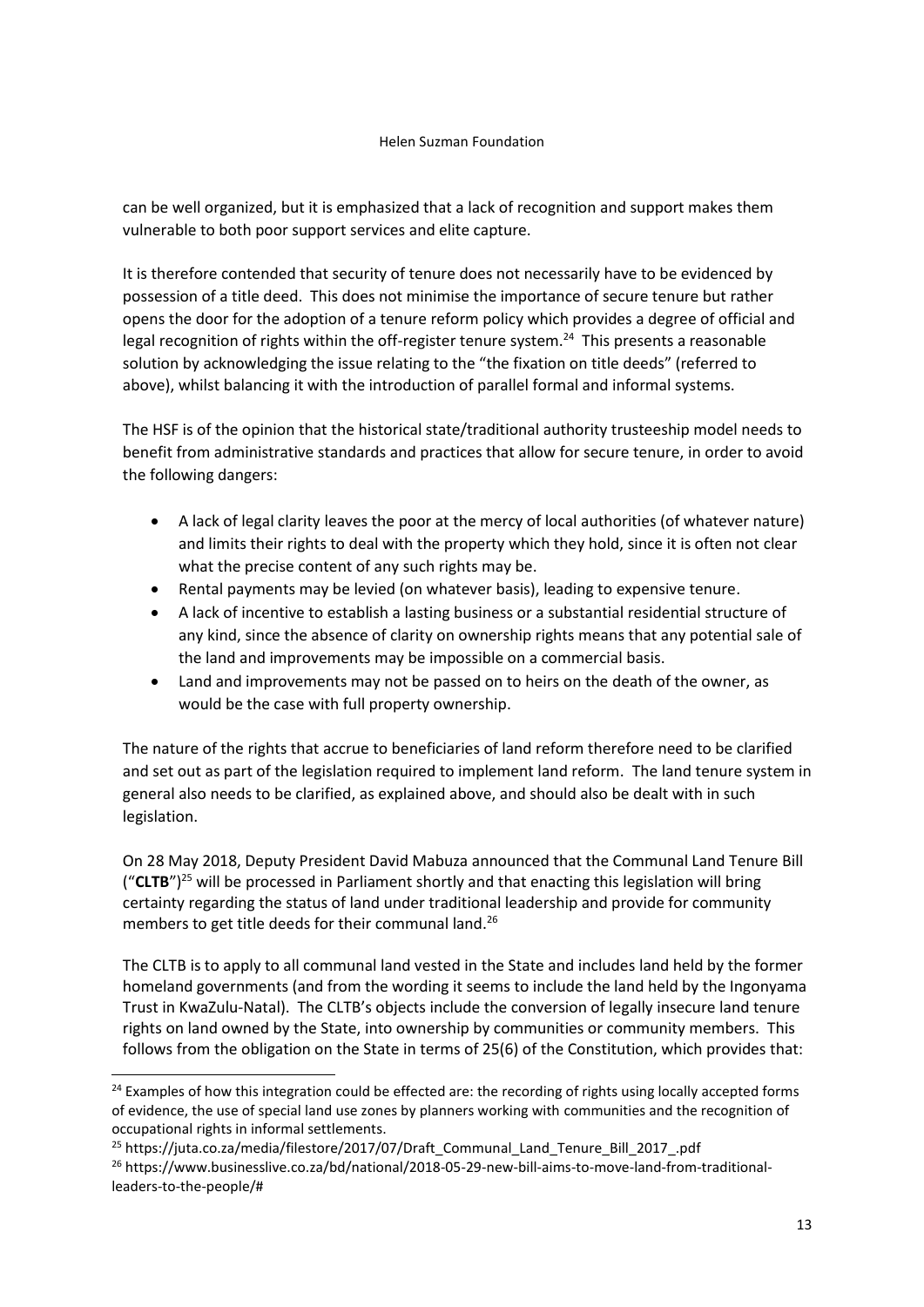"The State must take reasonable legislative and other measures, within its available resources, to foster conditions which enable citizens to gain access to land on an equitable basis."

Whilst we support concrete steps to provide certainty on rights to land in communal areas, our concerns at what is envisaged in the CLTB revolve around the following issues:

- does it fit into the larger land reform picture, both conceptually and in its detail?
- the CLTB is hugely demanding on the Department of Rural Development and Land Reform in that it creates a massive additional administrative workload - there is no way that the Department can cope with this, given its current composition and funding; and
- is it not further complicating an already complicated situation? See for instance Section 18(2) of the CLTB, which provides that a person in whose name a subdivided portion of communal land is registered, is regarded as the owner of that subdivided land, but the community may nevertheless impose conditions on such ownership or reserve any right in its favour. This does not look like ownership in the ordinary sense of the word.

Against this background, the question may be raised as to whether it is desirable to proceed with the CLTB in isolation, or whether the whole land reform process does not need to be consolidated into one larger project, given its complexity and dimensions. The HSF therefore supports the Institute for Poverty, Land and Agrarian Studies' ("**PLAAS**") appeal, which calls for priority to be accorded to, *inter alia*, the High Level Panel's proposals for the development of a framework law on land reform and a land records act (these High Level Panel proposals are referred to in more detail above). In this context, PLAAS' appeal also includes:

"Calling a halt to Parliament's processing of all pending legislation related to land, in view of the recommendations of the HLP – including the Communal Land Tenure Bill, Communal Property Associations Amendment Bill, Extension of Security of Tenure Amendment Bill, Traditional and KhoiSan Leadership Bill, Regulation of Landholdings Bill, Preservation and Development of Agricultural Land Framework Bill;"<sup>27</sup>

In summary, it is evident that the preparation of a legislative framework of all aspects of land reform is a very substantial undertaking. Once Government policy has been defined in some detail, Government should consider appointing a specialist committee to oversee the work that is required to implement that policy. Such a committee would ensure that the relevant principles are appropriately addressed in a coherent policy and that a detailed framework of laws and regulations is put in place, together with an institution that is capable of implementing this undertaking in a fair and efficient manner.

# **10. Land ownership statistics**

 $\overline{a}$ 

In the public debate on land reform, statistics are often selected in accordance with the individual speaker's agenda. The problem is that there is no generally accepted set of statistics available for an accurate analysis. Much is clouded by the fact that private ownership statistics

<sup>27</sup> http://www.plaas.org.za/blog/why-government-failing-achieve-land-reform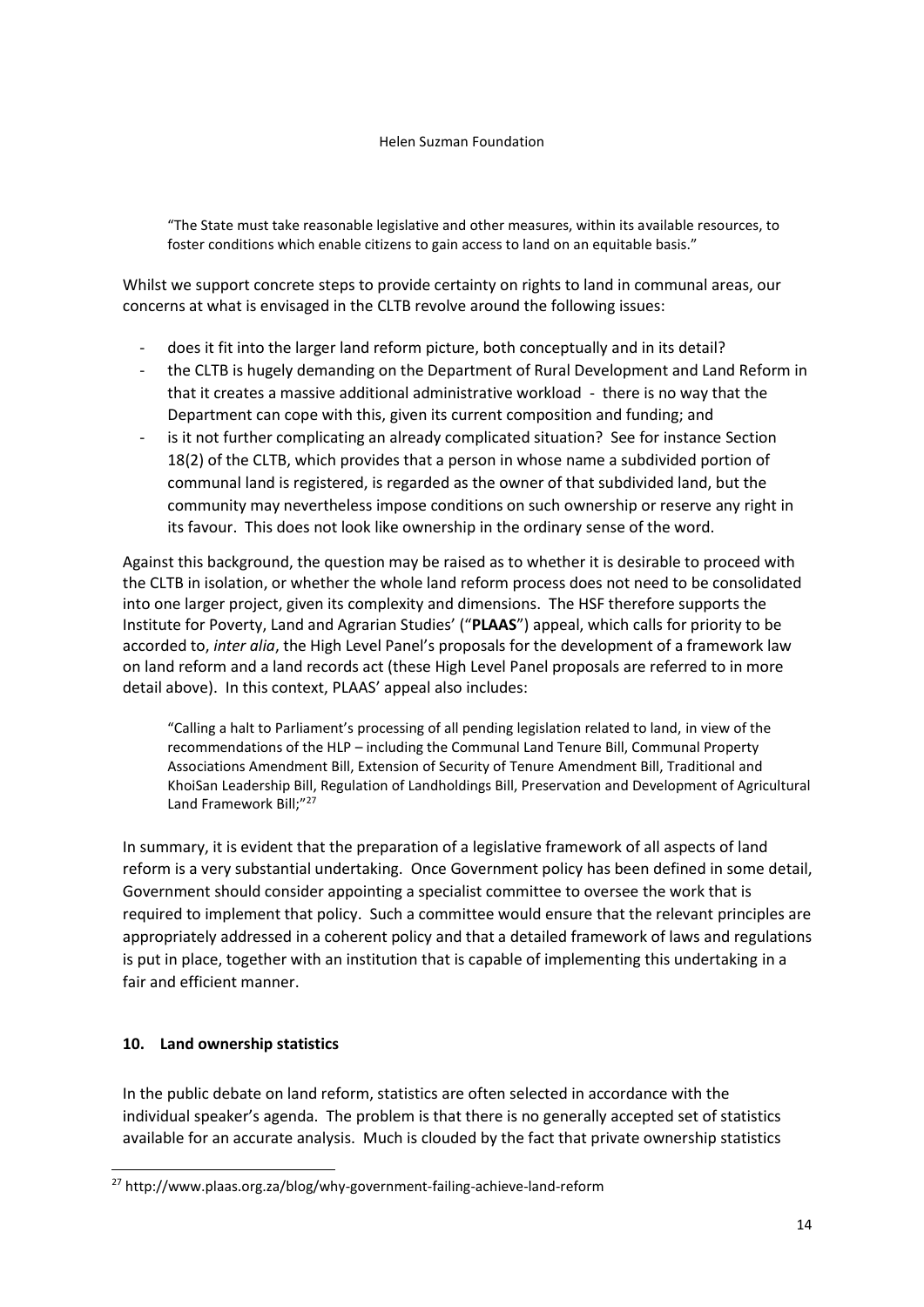include land owned by companies, trusts and other entities which make it impossible to obtain an accurate impression of racial composition. Further, large areas inhabited by black residents are held by traditional authorities and the legal basis of individual tenure is often less than clear. It is also evident that this latter segment cannot be compared to areas held by white residents, where there is no comparable category. The various studies and audits that have been carried out, have therefore not succeeded in describing the racial imbalance in land ownership in precise terms. According to Ben Cousins, "There is almost zero information on how many people have actually benefited from land reform, patterns of land use after transfer, and levels of production and income."<sup>28</sup>

It is extremely difficult to measure the progress of land reform without accurate statistics. The two most recent land audits (one by the Department of Rural Development and the other by AgriSA) are both based on information derived from title deeds in the national registry, thus disregarding all off-register rights held in land. However, neither audit identifies areas of opportunity and the need for land reform, which is fundamental information for well-planned redistribution<sup>29</sup>. The Government Land Audit<sup>30</sup> states that 4% of agricultural land is held by Africans, but this only relates to land held by individuals - and individuals own only 39% of the country's land which is in private ownership (aggregate private ownership amounts to 94 million hectares, out of South Africa's total land area of 122.5 million hectares. Companies, trusts and community-based organisations own nearly all of the balance of 61% of land in private ownership.) In contrast, the AgriSA Land Audit<sup>31</sup> estimates that almost 30% of agricultural land has been transferred *via* land reform.

It should also be mentioned in this context that the source of the percentages owned by black people as set out in the Motion (2% of rural land and 7% of urban land), is not mentioned in the Motion and it is not clear where these estimates come from.

In an attempt to obtain an indicative overall picture, we can refer to the summary provided by the Institute for Poverty, Land and Agrarian Studies at the University of the Western Cape.<sup>32</sup> It sets out the following rough distribution:

- 67% "white" commercial agricultural land (where most farmers are white but small numbers of black farmers with access to capital are acquiring land through the market independently of land reform);
- 15% "black" communal areas (mostly state-owned, and settled by black households under various form of customary tenure, including the land held by the Ingonyama Trust, which on its own holds 2% of South Africa's land);

<sup>&</sup>lt;sup>28</sup> Ben Cousins, *Land debate in South Africa is clouded by misrepresentation and lack of data, The Conversation,* 2018 available at: https://theconversation.com/land-debate-in-south-africa-is-clouded-by-misrepresentationand-lack-of-data-93078.

<sup>29</sup> Ben Cousins, ibid.

<sup>30</sup> Department of Rural Development and Land Reform, *Land Audit,* 2017.

<sup>31</sup> AgriSA Land Centre of Excellence, *Land Audit: A Transactions Approach,* 2017.

 $32$  Institute for Poverty, Land and Agrarian Studies, FACT CHECK NO.1 LAND REFORM:

http://www.plaas.org.za/sites/default/files/publications-pdf/No1%20Fact%20check%20web.pdf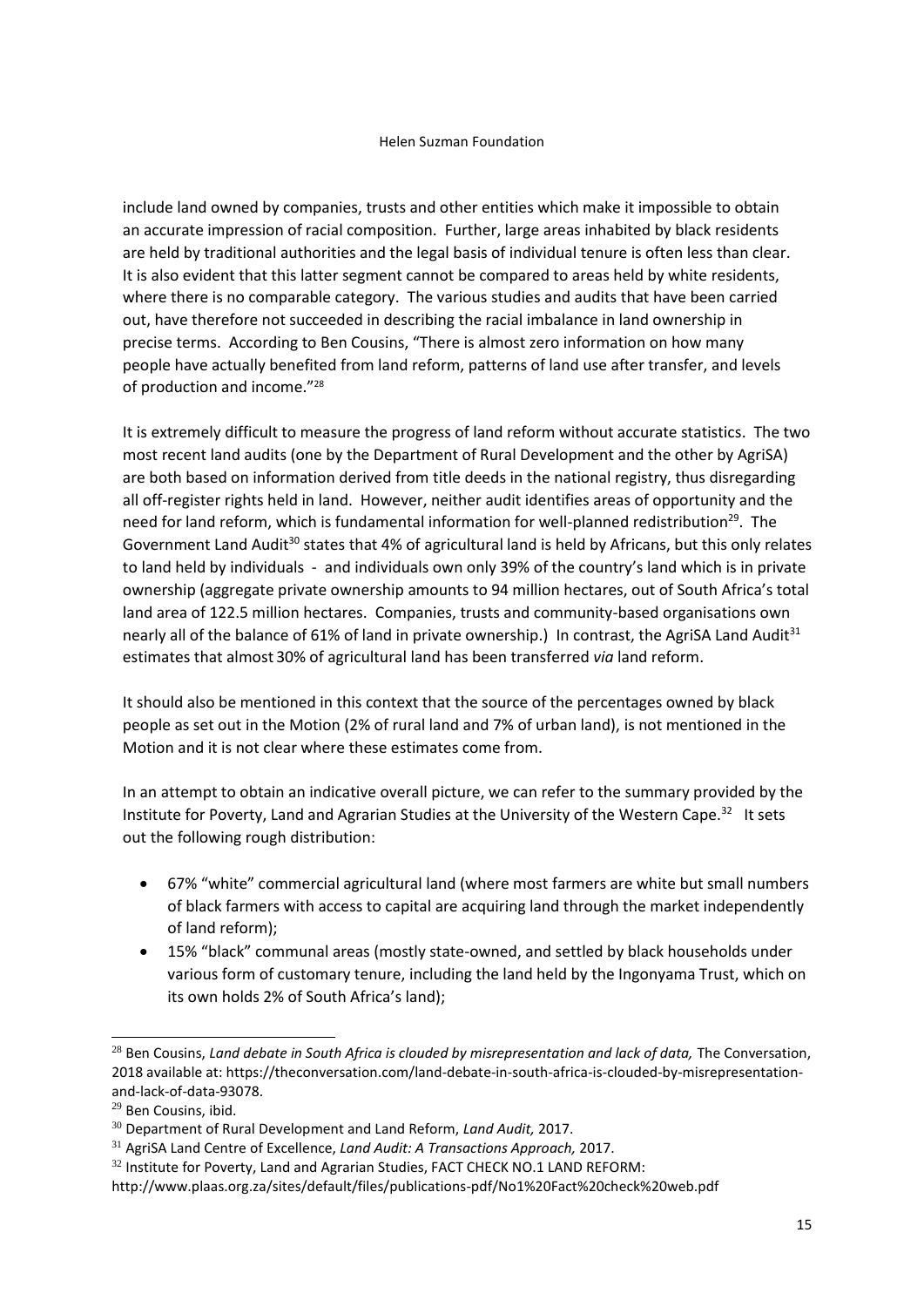- 10% other state land; and
- 8% remainder, which includes urban areas.

The indicative picture presented above contrasts with the Land Audit of September 2013<sup>33</sup>, which found that state-owned land comprised 14% of the total area of South Africa, with 50% of KwaZulu-Natal, 25% of Mpumalanga, 23% of the North West Province and 20% of Limpopo. We would assume that these percentages include traditional areas, but this is not stated as such in the document.

In addition, even if certain statistics on land ownership are accurate, they only tell a part of the story, as nothing is normally said about the quality of the land or whether it is suitable for any particular purpose. The following example shows how deceptive statistics can be in this context, without some contextual explanation: according to the Abstract of Agricultural Statistics published by the Department of Agriculture, Forestry & Fisheries, only 1,3% of the total area of the Northern Cape Province constitutes arable land.  $34$  You could therefore theoretically own 98.7% of the Northern Cape Province, but 0% of its arable land.

In spite of a lack of accurate statistics, it is clear that a very substantial racial imbalance in land ownership exists. However, the racial distribution of ownership is only one factor to be considered. We do not believe that redistribution of land on its own, will solve the problem, without a developmental economic approach which accompanies it (and with the supporting framework that such an approach requires). The objective of land reform should be that every household needing access to land to improve their lives, should have such access. Government policy should ensure that households are able to achieve satisfaction and not limit its focus purely on a predetermined racial ownership target.

# **11. Land reform policies need to accept the increasing importance of urbanisation<sup>35</sup>**

Land reform is often thought about in relation to rural areas, but it is most needed in urban areas. This is the result of an urban transition which is much more complete than is generally recognized.

Statistics South Africa divides South Africa into three geographical types: urban, traditional areas, and non-traditional areas. The difficulty with this classification is that it obscures the level of urbanisation within traditional areas, which is higher than generally assumed. This urbanisation takes two forms: areas formally divided into erven, as in urban areas outside traditional areas, and settlements where households live at high density, but where individual parcels of land have not been formally defined.

<sup>&</sup>lt;sup>33</sup> Department of Rural Development and Land Reform, Land Audit Booklet September 2013.

<sup>34</sup> Abstract of Agricultural Statistics 2013, Table 5, Department of Agriculture, Forestry and Fisheries.

<sup>35</sup> The material in this section is based on Charles Simkins, *Human settlements and urban land reform*, HSF, forthcoming publication.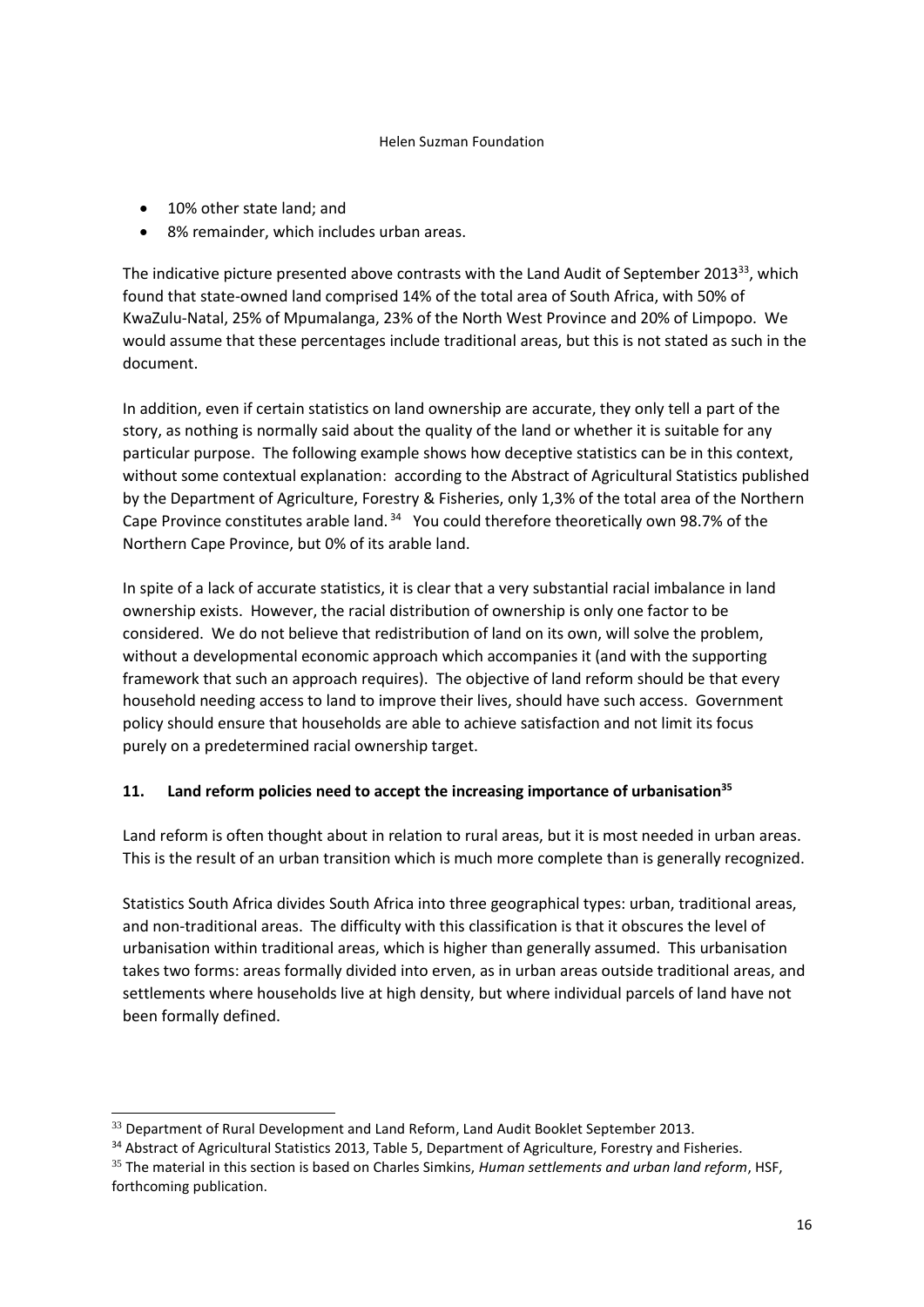The size of the population living in these settlements can be estimated by proxy measures of urbanisation, and the results of this analysis are striking, as the following table indicates:

|                                        | 2011  | 2016  |
|----------------------------------------|-------|-------|
| Urbanisation outside traditional areas | 93.3% | 94.4% |
| Urbanisation inside traditional areas  | 65.7% | 64.3% |
| Urbanisation - whole country           | 84.3% | 83.8% |

Both the 2011 Census and the 2016 Community Survey yield estimates of urbanisation in traditional areas at above 60%. The table should not be read as indicating that urbanisation in traditional areas decreased between 2011 and 2016 - rather, the two estimates of urbanisation in traditional areas contain a degree of uncertainty and suggest a roughly constant rate. 90% of household income was earned in urban areas in 2016.

Between 2011 and 2016, there was increasing concentration of the urban population in the metros, and this is projected to continue. Population growth in other urban areas was much slower, and in just over a third of municipalities urban populations actually declined. It follows that the metros are under the greatest human settlements pressure, and the number of households in them will increase by 70% between 2011 and 2030. Household sizes are dropping, so the household growth rate exceeds the population growth.

These developments are occurring at a time of weak economic growth. The potential growth rate (the 'speed limit' on the economy in the medium term) is currently below 2%, and the International Monetary Fund projects the situation to continue to 2023. The result is that the new households requiring dwellings will predominantly be in the poorest categories. Worse, they cannot all be provided with BNG<sup>36</sup> housing within anything like the current Medium Term Expenditure Framework. And it is not desirable that it should be, as there are many other possibilities, such as: the sub-division of properties, rental housing on new developments and social development housing. Densification and the creation of more rental stock in existing urban settlements are universally regarded as desirable, though nothing in current national human settlements policy encourages their production, outside a limited range of 'catalytic' areas.

Accordingly, it comes as no surprise that the Gauteng provincial administration is taking steps to secure rapid land release for site and service on which households can build their own dwellings. Such construction would be incremental in nature, as indeed happens in urban areas within traditional areas. Urban areas outside traditional areas have traditionally been hostile to incremental building. It contravened apartheid policies, but it occurred anyway and had to be accommodated. Now there is opposition both among beneficiaries and host communities, but incremental housing is now inevitable in the metros. The only question is whether it will take place in an orderly or disorderly fashion. Disorderly development will impose costs in the form of sub-

 $\overline{a}$ 

<sup>&</sup>lt;sup>36</sup> Breaking New Ground (BNG) houses are successors to RDP houses, but built to higher specifications.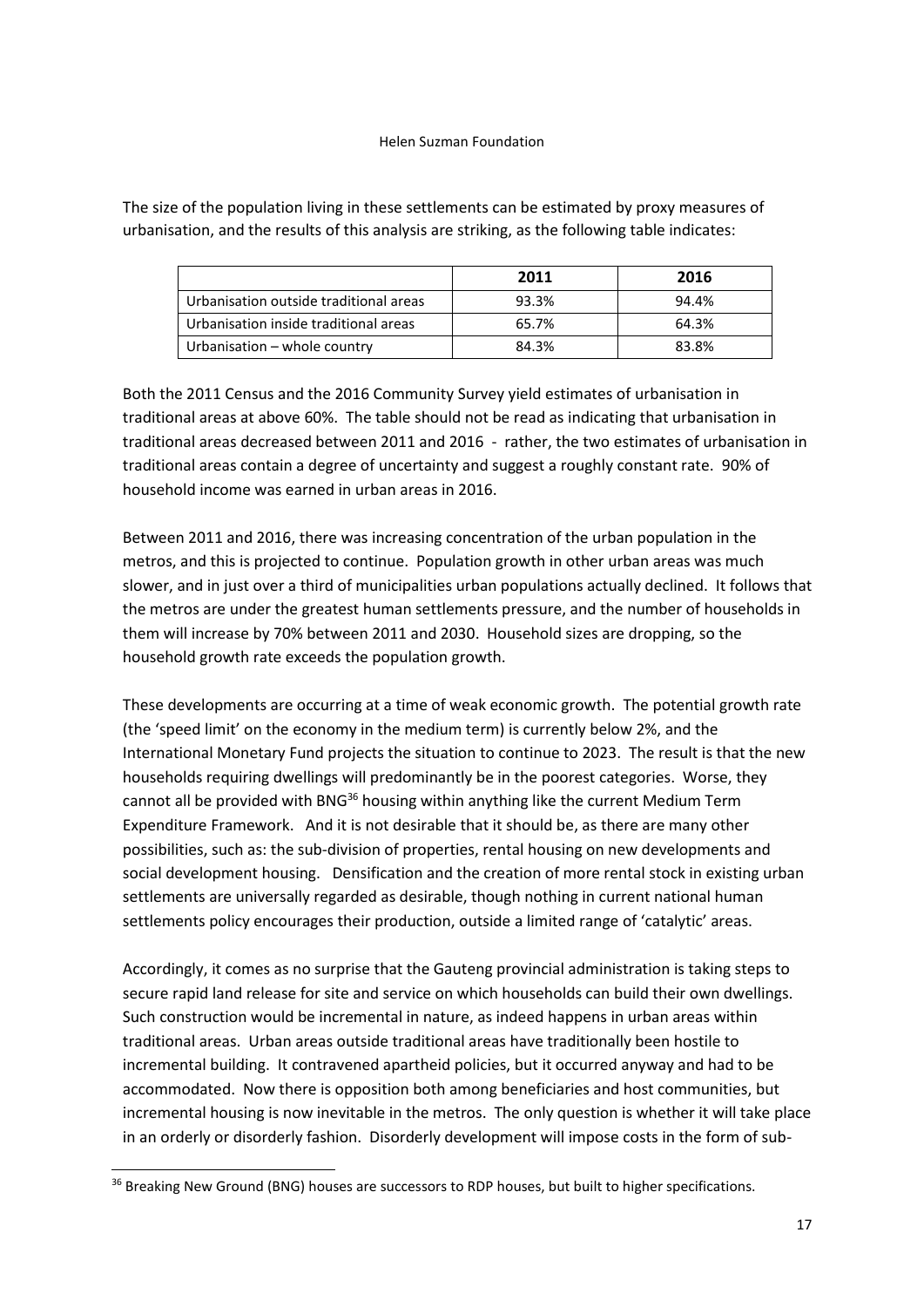optimal location, higher settlement upgrading costs, social conflict and damage to the economy. Orderly development requires first improving the process of land acquisition (including expropriation) for purposes of housing and secondly the financing of contracts to develop serviced sites and to link them to bulk infrastructure.

In rural areas the population is dropping, making land reform easier. Land there is not the main problem. It is the policy, institutional and support surround that really matters and hard work on these fronts is needed to make rural land reform work. Equally, the availability of land in metros is not the key constraint on land reform. Making human settlements policy fitter for purpose, mobilizing the energies of households, private developers and finance institutions and providing leadership to encouraging change in outlook in urban areas are all much more important.

# **12. Protection of investment**

-

The Protection of Investment Act 22 of 2015, has been criticised for the watering down of foreign investors' rights to seek redress in the case of expropriation of their investments.<sup>37</sup> In terms of this Act (which is still to come into force), the dispute settlement mechanism is domestic mediation and the South African Government may (but is not obliged to) consent to international arbitration, once domestic remedies have been exhausted. In the event of international arbitration, the question of customary international law on this topic will certainly be raised. Depending on the circumstances, customary international law may treat expropriation without compensation as unlawful.

Whilst foreign investments made under bilateral investment treaties would be protected as stipulated in the treaties, any new ones would be subject to the Protection of Investment Act. The South African Government has notified a number of countries that the relevant bilateral investment treaties would not be renewed. Legal protection of investment is now provided for by Section 10 of the Act which states that:

"Investors have the right to property in terms of Section 25 of the Constitution."

Any amendment to Section 25 of the Constitution would therefore have an immediate impact on the legislative protection of foreign investment. Depending on the ambit of any change to Section 25, it may be seen as a further dilution of the security of foreign investment. In addition, if it is accompanied by the absence of a clear legislative and administrative framework to implement a land reform policy, it will have a negative knock-on effect on foreign investor confidence. The impact of such a situation on foreign investor confidence is of greater significance to South Africa's economic development than the danger of the State having to face legal action in an international forum in individual cases of expropriation. It is the perception that is important in this context. If confronted with what is seen as an arbitrary expropriation régime, potential foreign investors are

 $37$  Niel Joubert, New Protection of Investment Act – The Implications for Foreign Investors: http://www.caveatlegal.com/new-protection-of-investment-act-the -implications-for-foreign-investors/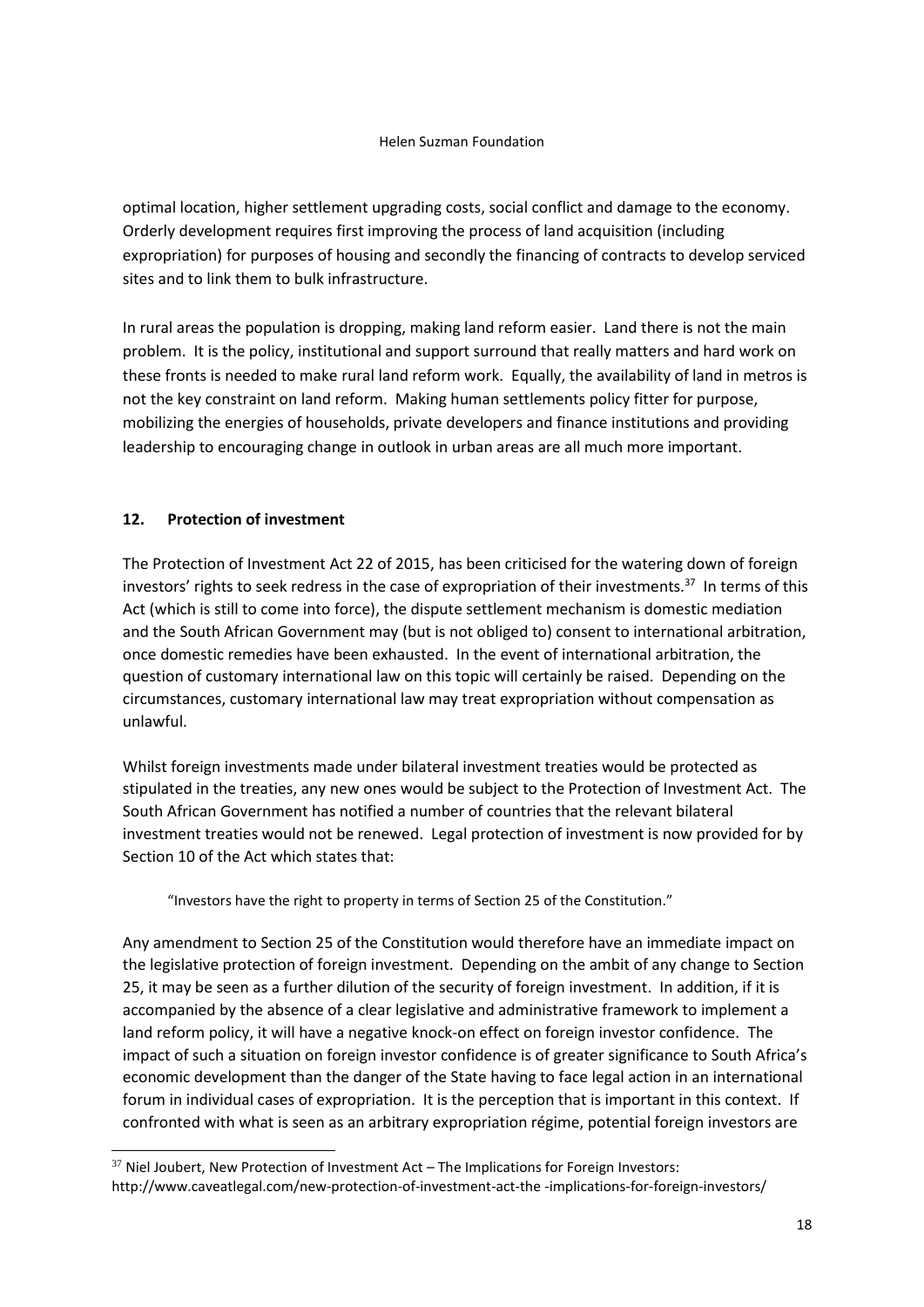likely to come to the conclusion that the risks of investing in South Africa are too great for comfort. Such investors would, as a consequence, prefer to invest elsewhere in the world.

It is also worth considering South Africa's obligations under international trade law in this context, as the scope of protection afforded to property rights under Section 25 of the Constitution is not limited to corporeal property, but also extends to other property rights (including intellectual property rights). Intellectual property rights are protected under the World Trade Organisation's ("**WTO**") Agreement on Trade-Related Aspects of Intellectual Property Rights ("**TRIPS**"), to which South Africa is a signatory. The expropriation of intellectual property rights without compensation would render South Africa in clear violation of its obligations under TRIPS, and other countries would be able to use the WTO's dispute settlement mechanisms to enforce their intellectual property rights.

# **13. Conclusion**

The HSF agrees that land reform is necessary, given South Africa's history, and to assist in addressing the inequalities in the country. However, the focus of the Motion, in considering a change to the Constitution, is misplaced and diverts attention away from the policy and institutional changes needed for effective land reform. The Constitution does not need to be changed to allow for expropriation without compensation. Instead of considering a change to the Constitution, the Committee should look at the establishment of a clearly defined overall legislative and regulatory framework, together with an adequately resourced and financed administrative structure.

Such a framework would enable land reform to be implemented in an efficient and transparent manner, which would exclude arbitrary and corrupt practices. It would be able to focus on the needs of the poorest in South African society, who should be the major beneficiaries under any land reform policy.

As an integral part of this overall framework, consideration will also need to be given to the nature of rights that are to be granted to beneficiaries. Clearly defined rights to land are appropriate, as opposed to a form of undefined lease tenure which runs the danger of being insecure and dependent on the whim of local authorities. The danger of abuse and corruption in the latter situation is clear.

It is evident that the implementation of any new land reform policy is a massive undertaking from a legislative, administrative and financial perspective. Land reform should not be jeopardized by underestimating the extent of the undertaking or by putting inadequate measures in place. A focus purely on the property clause of the Constitution (which in any event permits land reform and expropriation without compensation) diverts the attention away from what needs to be done in practice.